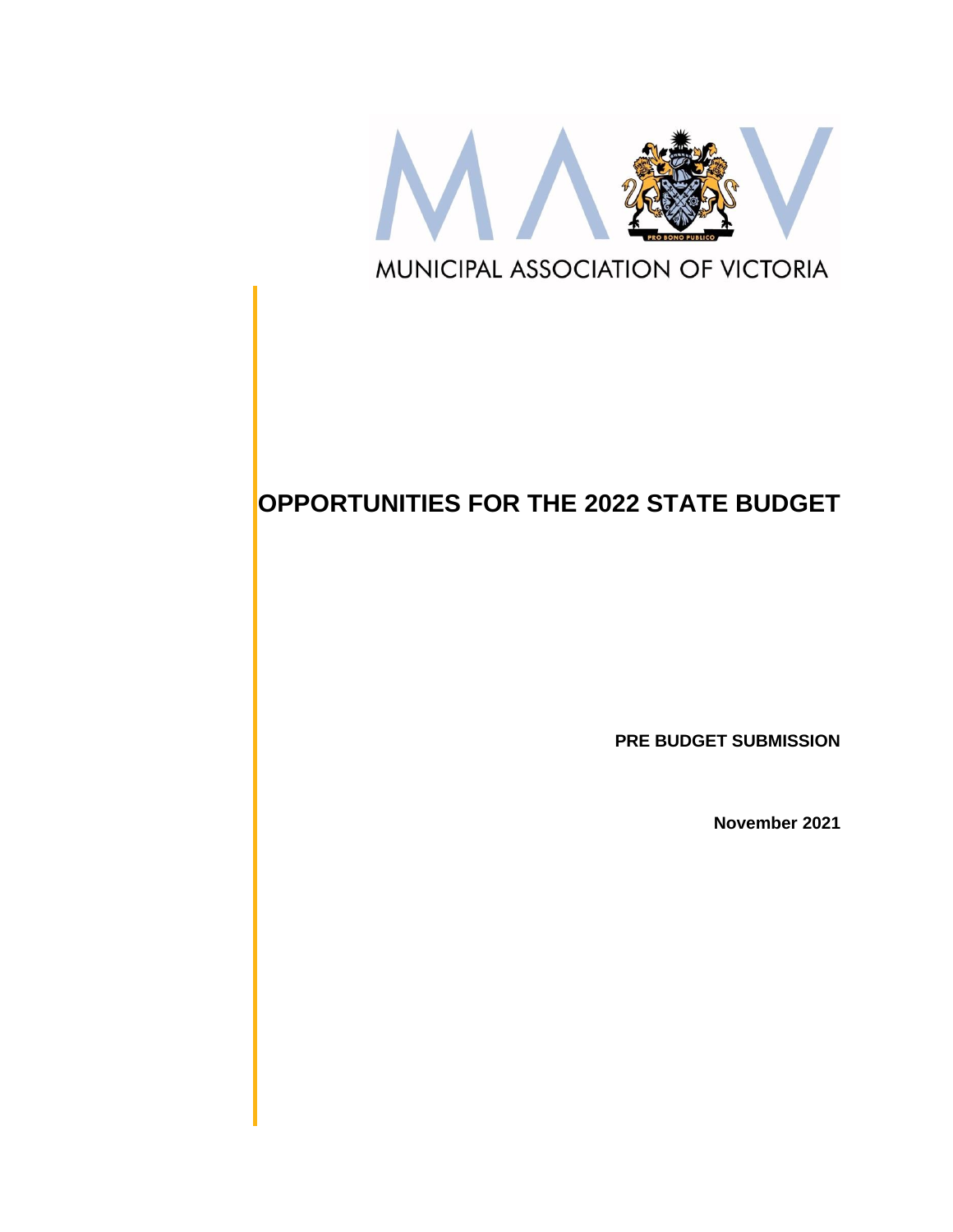

#### *© Copyright Municipal Association of Victoria, 2021.*

*The Municipal Association of Victoria (MAV) is the owner of the copyright in the publication [Title].* 

*No part of this publication may be reproduced, stored or transmitted in any form or by any means without the prior permission in writing from the Municipal Association of Victoria.* 

*All requests to reproduce, store or transmit material contained in the publication should be addressed to inquiries@mav.asn.au.* 

MAV does not guarantee the accuracy of this document's contents if retrieved from sources other than its official websites or directly from a MAV employee.

*MAV can provide this publication in an alternative format upon request, including large print, Braille and audio.*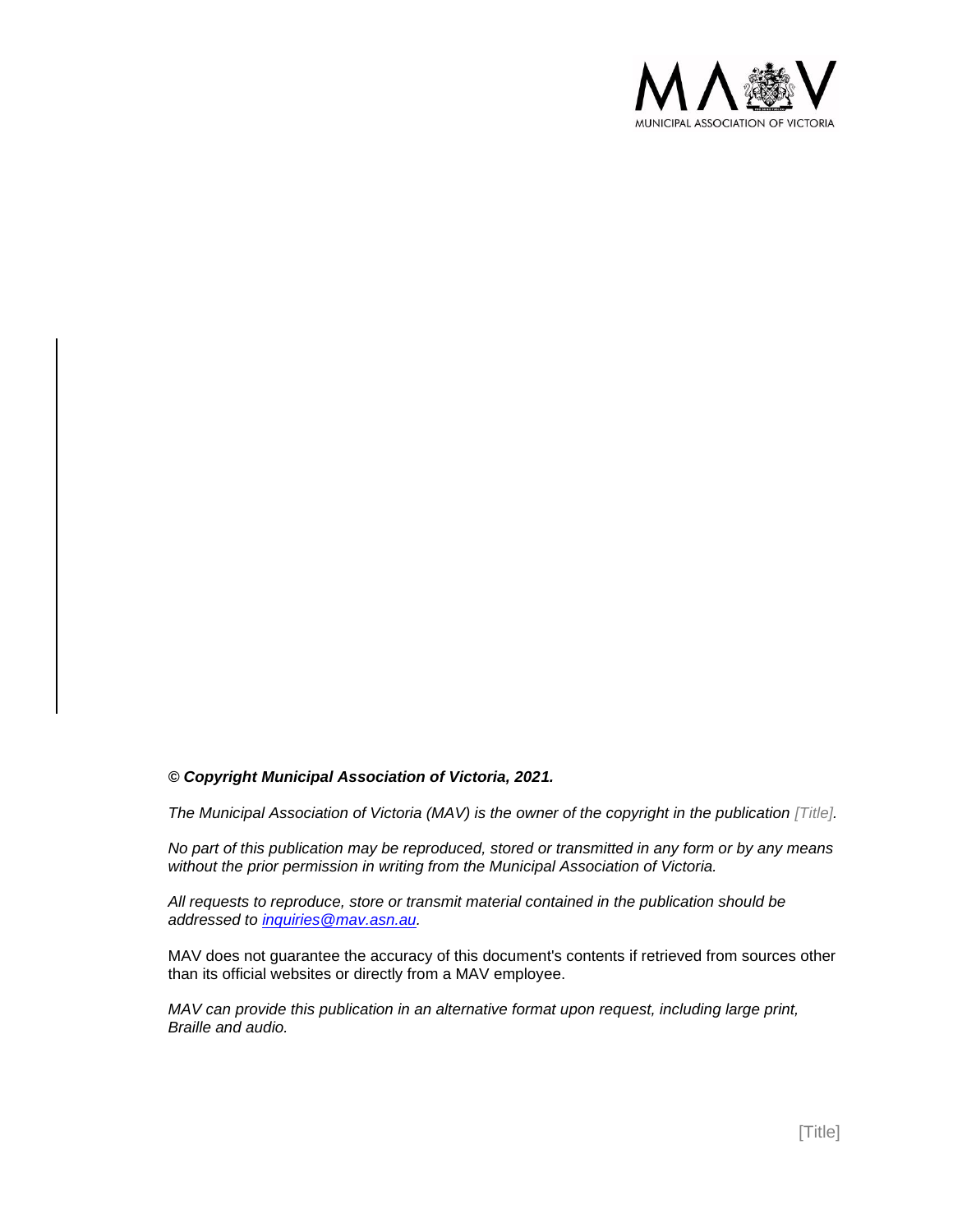

### **Table of Contents**

| $\overline{2}$ |  |
|----------------|--|
| 3              |  |
|                |  |
|                |  |
|                |  |
|                |  |
|                |  |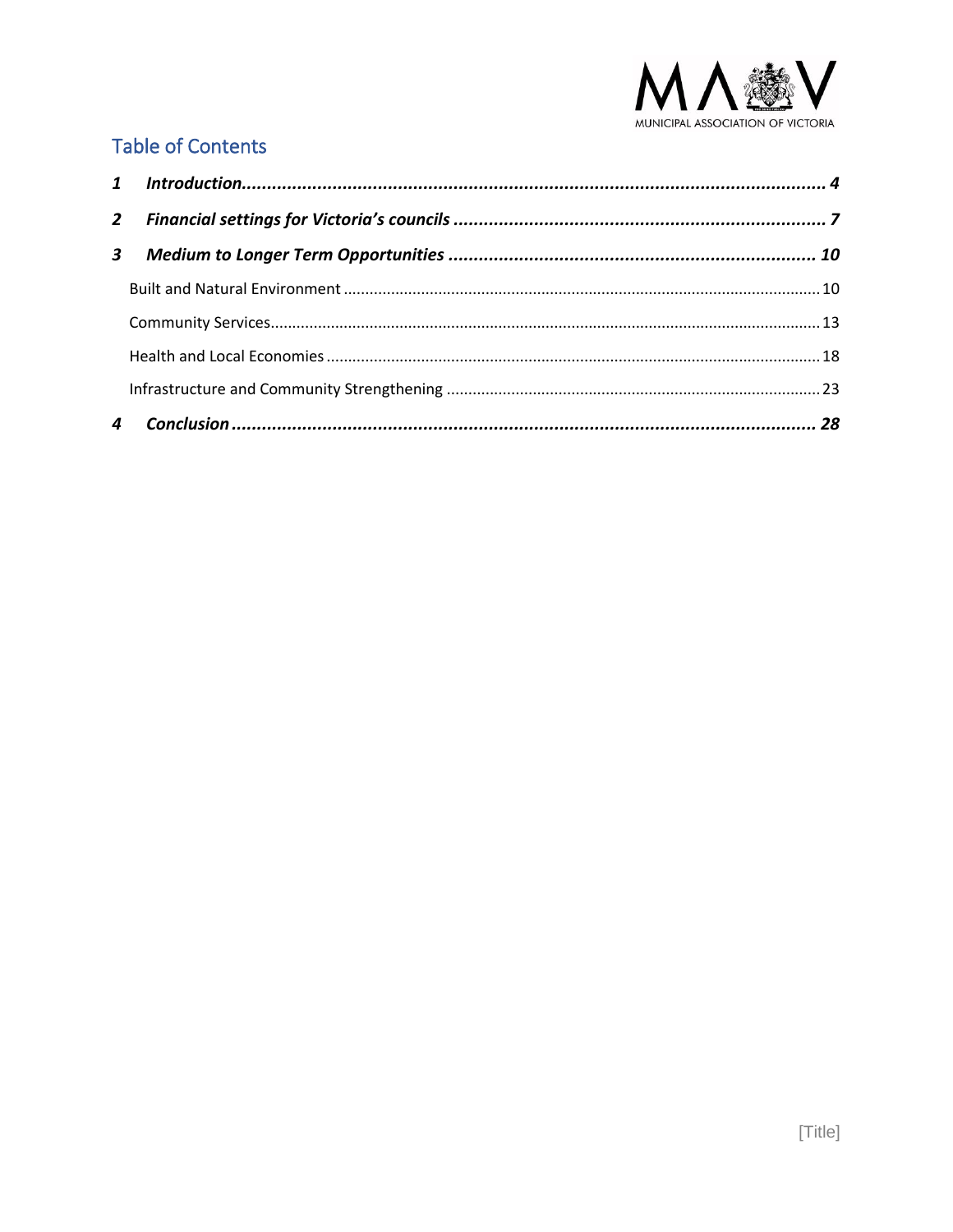

### <span id="page-3-0"></span>**1 Introduction**

The resurgence of the COVID-19 pandemic through much of 2021 presents many challenges for communities across Victoria. The tentative re-opening during the first part of the year was lost through the impacts of another extended period of living with significant public health directions.

Prepared by the Municipal Association of Victoria (MAV), this position paper draws upon the experiences of councils responding to the impacts of COVID-19 and the associated lockdowns on their communities. It presents a range of financial opportunities for State and local governments to come together and support communities and local businesses as they navigate life living with COVID.

MAV is the statutory peak body for local government in Victoria. Established in 1879, we are the voice for Victoria's 79 councils.

We advocate on councils' behalf, represent their interests and building their capacity. We also deliver important services to the sector including insurance, collaborative procurement, training and professional development.

#### Community recovery at the local level.

Victoria's 79 councils continue to provide critical local infrastructure and services for their communities and this connection has been heightened during the past two years. During this period, they have focussed on service continuity across important functions like maternal and child health, childhood immunisations, community care, waste and recycling, and public health inspections.

A range of council facilities, including libraries, recreation centres and playgrounds, are now starting to re-open in line with the Victorian Chief Health Officer orders. Councils have adapted and innovated service delivery models in response to this direction. Councils are committed to helping communities stay connected and supported, while keeping safe. From delivery of online library, community and family support services to the development of campaigns and platforms to share stories of positivity, resilience, community spirit and kindness, councils remain committed to working with and looking after their communities.

Recognising the likely economic impacts of the pandemic on businesses and households, councils have led the way in offering fee waivers, refunds and reductions, relaxing enforcement of infringements, reducing or waiving rent for council facility tenants, and promoting financial hardship policies.

4 Across Victoria, councils have announced multi-million dollar support packages for local businesses alongside the implementation of a range of practical support measures including facilitation of online training and networking opportunities and development of "shop / support local" campaigns. Councils have worked to streamline regulatory activities and fast-track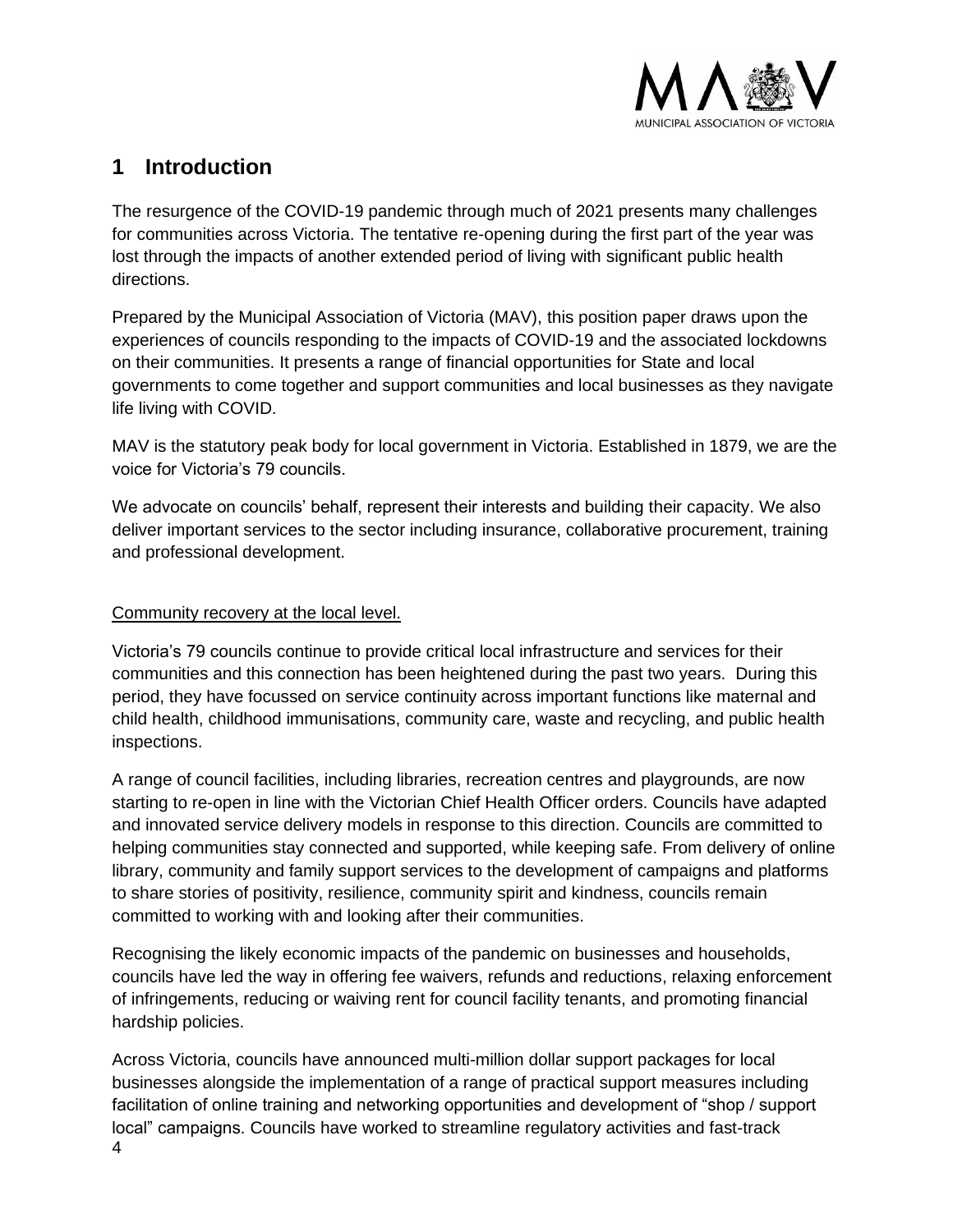

approval processes.

#### Local government financial independence a key to community recovery

As is the case with all levels of government, local government has and will continue to experience significant negative financial impacts as a result of the COVID-19 pandemic. All Victorian councils have suffered sizeable loss of revenue through the mandated closure of facilities. The Victorian local government sector is anticipating sustained financial challenges as their local residents and businesses seek to recover from the pandemic.

While the Commonwealth's additional financial support through the Local Roads and Community Infrastructure program brought welcome relief, we anticipate councils will have difficult decisions to make in terms of service reduction and capital project deferral. It is important to note that councils do not have the same revenue raising capacity as the State or Federal governments. Nationally, local government rates account for around 3.6 per cent of tax collected in Australia.

The pernicious impact of rate capping is starting to have significant consequences for communities. The ability for councils to support community in COVID-recovery is being constrained by the rate cap. The combined impact of the rate cap and pronounced cost shifts from State Government programs for social housing and waste service reforms eats into the discretionary financial capacity of councils. As a result, crucial local infrastructure and community services cannot be funded to meet community needs.

This lack of financial independence is leading to an unhealthy reliance on grant programs from other levels of government. It may force local needs to take a backseat for the priorities for State government. MAV is calling on the State Government to objectively review the rate cap with the objective of restoring greater financial independence to local government.

#### Need for greater strategic engagement with local government

There are significant opportunities for closer collaboration and coordination between the State Government and Victoria's councils. Over the past two years we have seen significant collaboration and cooperation between State and local government in areas of public health response and emergency management.

Unfortunately, this professional engagement and respect has not been replicated in several other key reform areas. State Government reforms in waste management, planning, and social and affordable housing are being rolled out with little or no meaningful engagement with local government. In some unfortunate situations, the first real look local government gets at the detail of reforms is when a bill is introduced to the Parliament.

 $5\,$ There remain many opportunities for local government to contribute their community insight and operational expertise to the State's plans. We believe increased engagement with councils, at both councillor and administration level, would ensure better outcomes for communities and local businesses. This will be especially important in tackling the projected increases in the number of vulnerable and at-risk community members over coming years.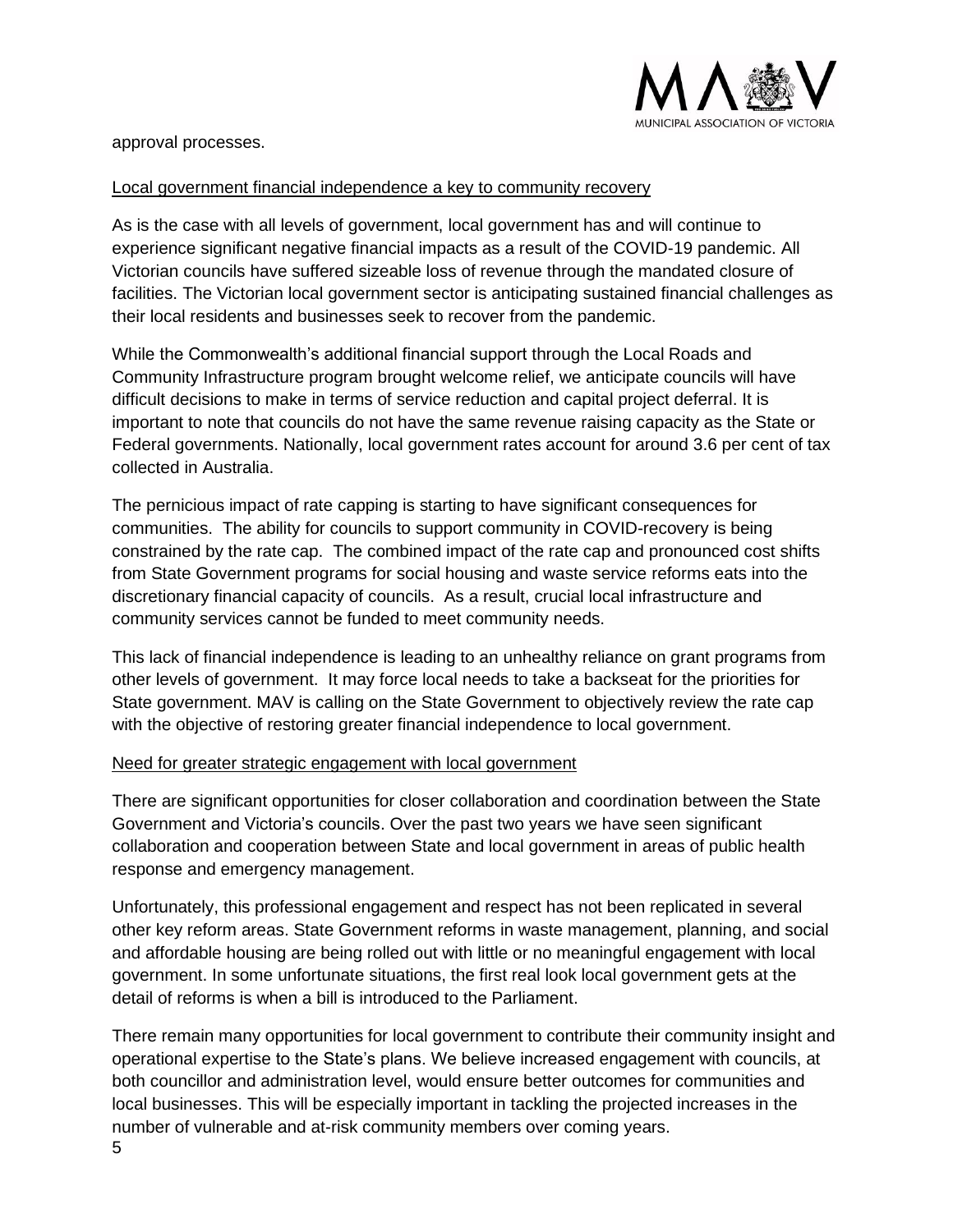

This paper is divided into two parts. The first part provides a broad overview of the financial impact of COVID-19 on councils. The second part outlines the medium to longer term opportunities for councils in supporting their community and local businesses to re-establish and renew following the impacts of the pandemic. It also identifies a range of priority funding opportunities for the State Government to consider over future budget cycles.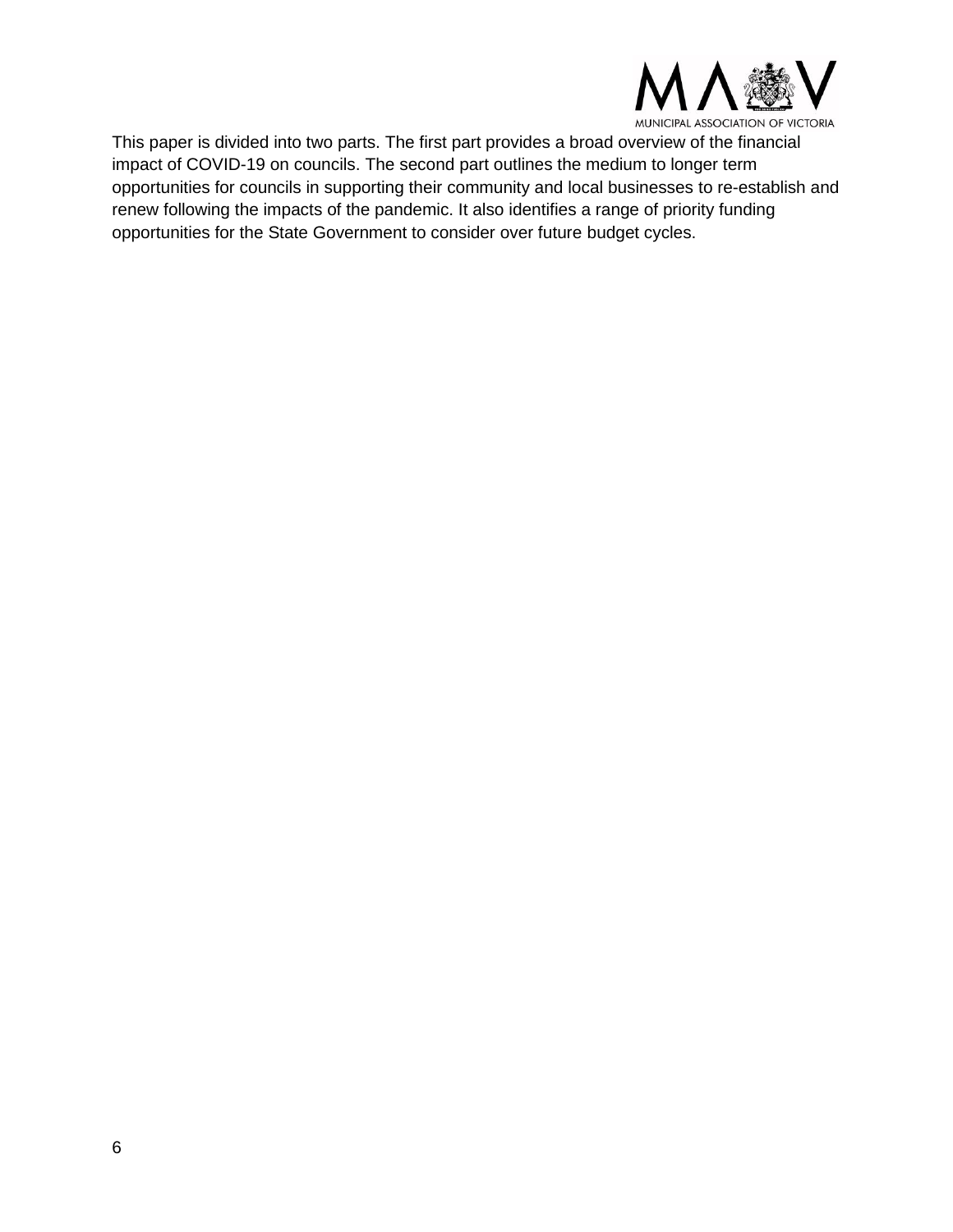

### <span id="page-6-0"></span>**2 Financial settings for Victoria's councils**

Increasingly, recovery from disasters such as bushfire, drought and flood has utilised a mix of targeted programs and untied grants to local councils. This allows councils to allocate resources that address local needs and be accountable to their communities for delivery.

A similar approach is required in response to COVID-19 to advance shared government objectives in driving economic and social recovery. The COVID-19 pandemic has emphasised the importance of local communities using their unique knowledge of their area in contributing to the recovery of the state as a whole.

Victorians are using council parks and services in unprecedented numbers. At the same time, lockdown has meant residents have looked more closely at their local environments. They are supporting local businesses and regional Victoria has become the holiday destination for all Victorians.

The impacts of COVID-19 also need to be examined from the lens of local communities and the people who live and work within them. A successful plan for recovery needs to be centred around the fact that the pandemic has affected individual communities in different ways. A purely infrastructure-led recovery has the potential to leave many Victorians behind.

Councils are uniquely placed to support local-led recovery. As the level of government closest to the community, we understand how COVID-19 has affected our municipalities and regions, and what assistance is most needed.

Every Victorian council has taken significant steps to support their communities. This includes financial and mentoring support for local businesses, expanded hardship provisions for ratepayers and expanding eligibility criteria for support services. Drawing on their local knowledge and connections, councils have been able to target their response to what their community needs most.

Forgone income and the provision of additional support services have significantly affected council finances. Without additional support, councils will not be able to deliver the scale of support that is needed to recover from the pandemic.

Coming into 2019/20, councils forecasted ongoing underlying surpluses in aggregate across Victoria. 2019/20 resulted in largely a break-even position. Original projections from the first budgets endorsed after the pandemic forecast a return to break-even in 2021/22. This has since been revised to a longer (although slightly shallower) period in deficit.

Figures vary significantly between individual councils. Some councils predict deficits greater than 20 per cent. Even these figures may be optimistic, as 2021/22 budgets pre-date the sixth Victorian lockdown that began in August 2021. These differences also highlight the ongoing challenges rural and regional councils face, with regional cities, large shires, and small shires projecting underlying deficits out to 2024/25.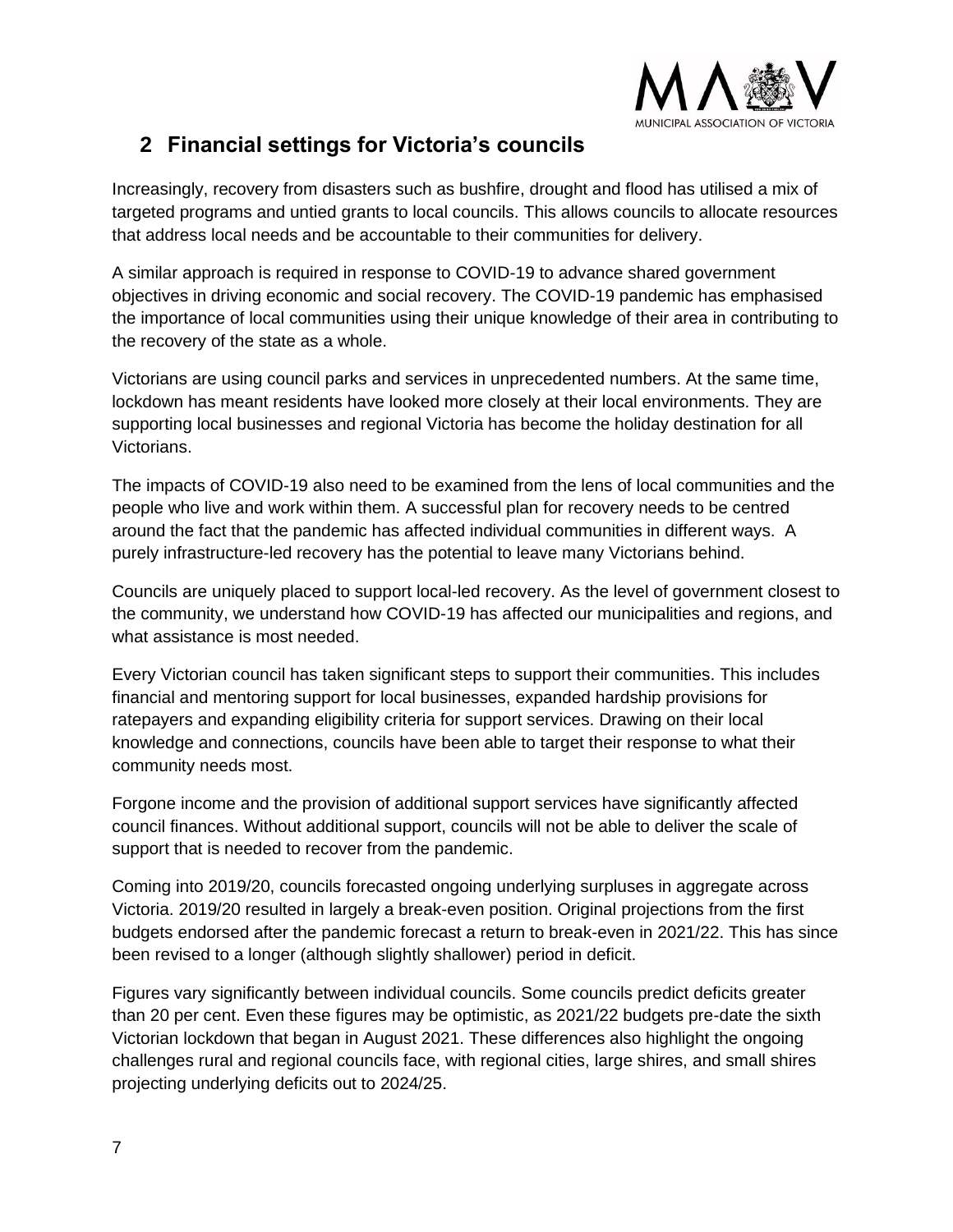



Population decline in the short-term is also expected to impact funding allocations coming to Victorian councils through the Commonwealth Financial Assistance Grants program. In 2021/22, Victorian councils will receive a total of \$646.8 million in financial assistance grants (\$478.4 million in general purpose grants and \$168.4 million in local roads grants).

Due to projected population declines relative to other states, it is possible Victoria's share of these grants will be less than anticipated based on population growth expectations prior to COVID-19.

Many councils have also been particularly impacted by Victoria's less-than-anticipated population increases as a result of the sudden drop in overseas and interstate migration. The Federal Budget anticipates that Net Overseas Migration will fall from 194,000 people in 2019-20 to -97,000 in 2020-21, and then -77,000 people in 2021-22. The forecast for net emigration across 20-21 and 21-22 has increased since the previous Federal Budget.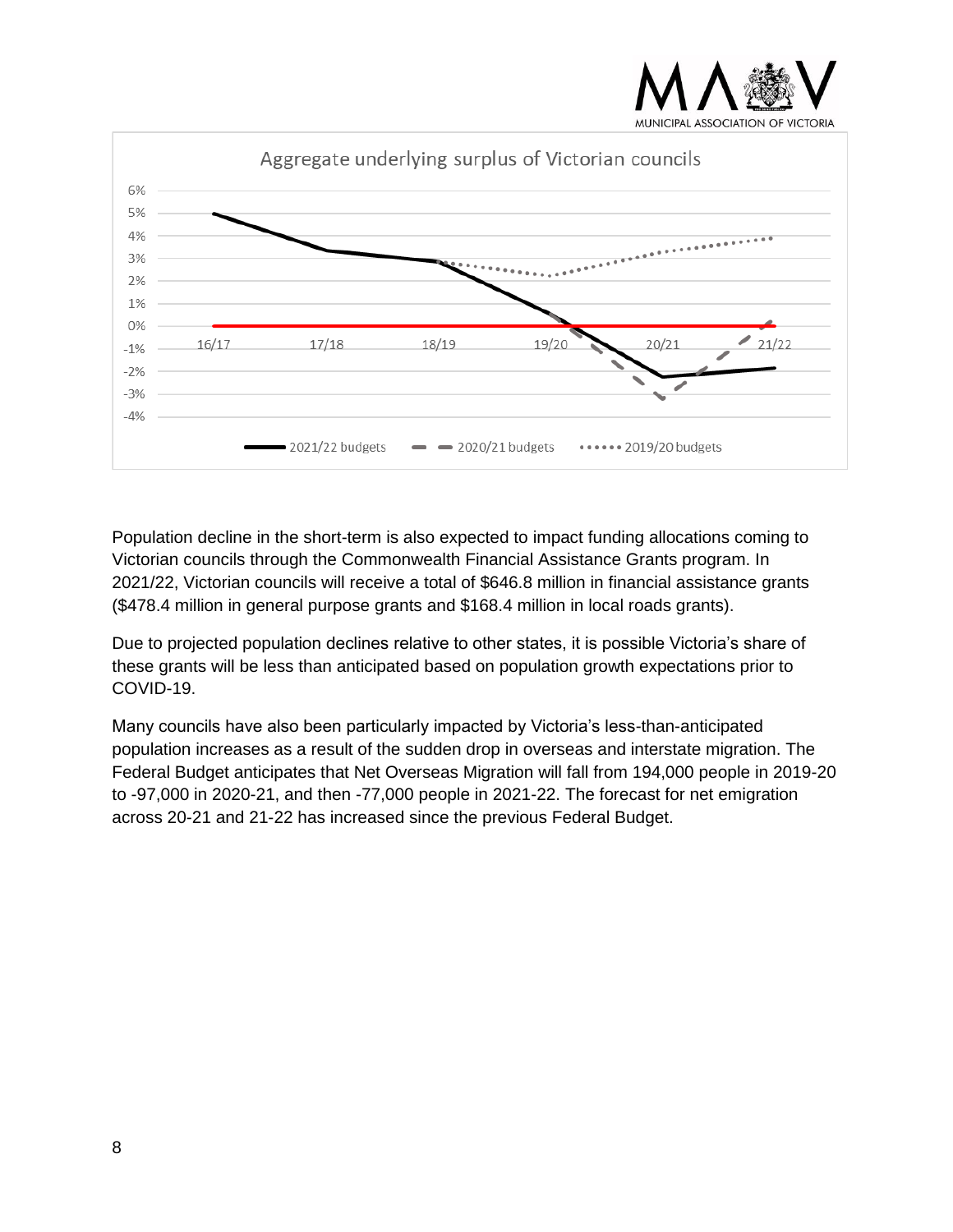



#### **Figure 1: Internal migration, four quarters to March 2021**

Source: Australia Bureau of Statistics

The June 2020 quarter saw the first net interstate migration from Victoria since June 2008. The four quarters to March 2021 total to a net interstate migration of -18,191. This same period saw a net migration of 19,678 from Greater Melbourne to the rest of Victoria.

Councils with projects already underway and with committed funding based on previous expectations of new ratepayers will be significantly impacted by the loss of anticipated revenue. Infrastructure renewal in the future is also likely to be adversely impacted.

Council costs are largely driven by wages for the tens of thousands of staff they employ. Enterprise agreements negotiated prior to COVID-19 have locked in wage rate increases that will need to continue to be funded in future years.

The immediate and urgent roll-out of significant infrastructure builds by the State Government is expected to drive up the cost for local infrastructure projects and programs. Councils are already reporting significant increases in prices quoted during tender processes for capital projects, and in some cases are not receiving responses at all.

Many agencies are competing for the same skillsets and supplies at the same time. Rural and regional councils are disproportionately impacted by the sudden escalation in infrastructure costs. Many are anecdotally reporting challenges with increases of 30-40% on requests for quote. Impacts seem to be greater for design and construct projects.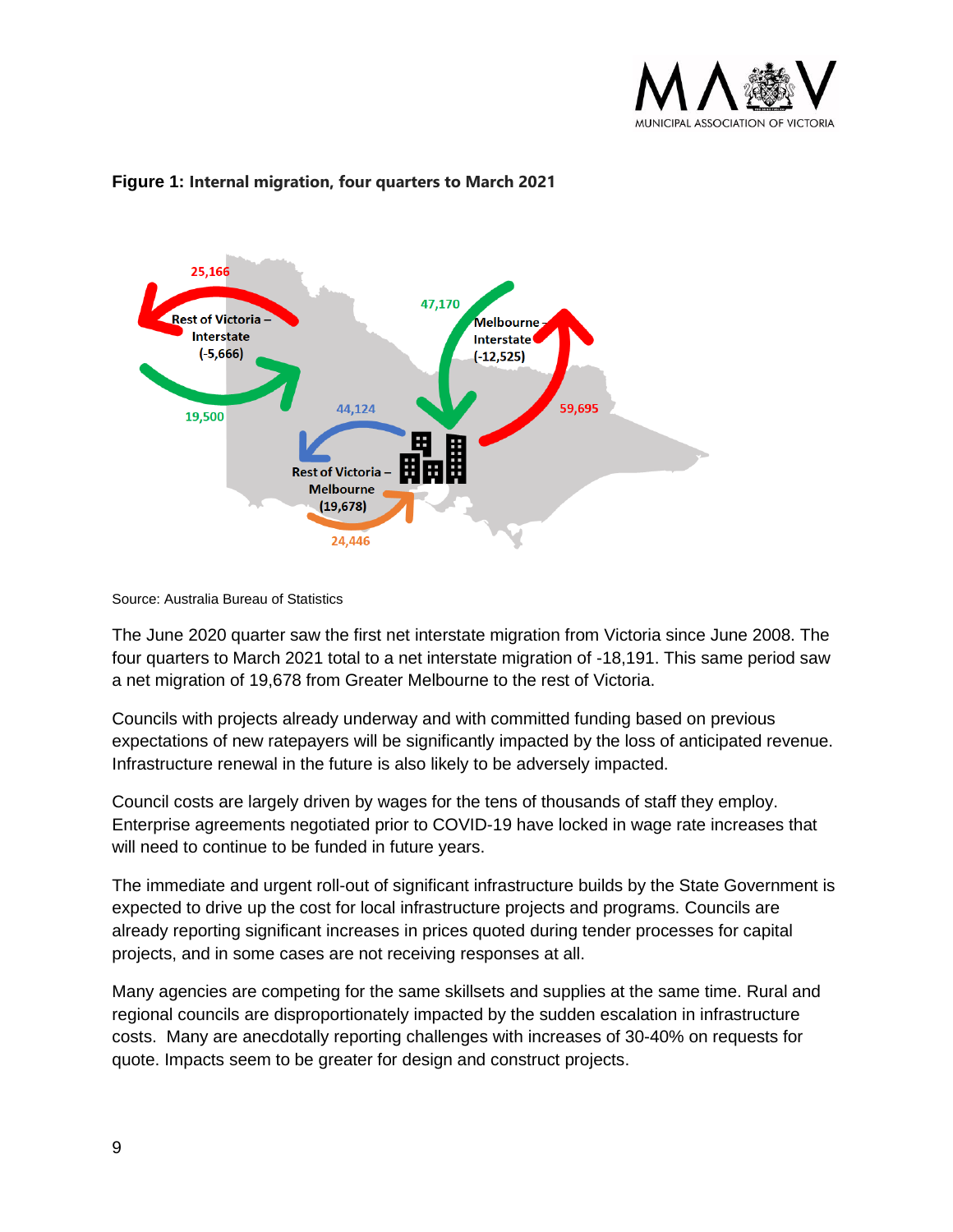

### <span id="page-9-0"></span>**3 Medium to Longer Term Opportunities**

#### <span id="page-9-1"></span>**Built and Natural Environment**

MAV's Built and Natural Environment portfolio covers policy and program activities across statutory and strategic planning, building, waste and resource recovery, the environment and climate change.

#### Climate Change

The Victorian Government has committed to introducing a state-wide baseline requirement for Environmentally Sustainable Development (ESD) in 2021. We welcome this commitment and are actively engaging with the State, including to advocate for a suitably ambitious baseline. ESD is important because it can act both as a climate change mitigation and adaptation response, with a carbon positive built environment needed to avoid extreme climate change. While many councils continue to advance policies to address climate change through the planning system, not all councils have the capacity or capability to do so. For those councils still at an earlier stage in implementing ESD policies, additional resourcing, support and training is needed.

Climate change impacts on coastal areas are evident across Victoria. As the intensity and frequency of extreme weather events increase, there is a strong sense of urgency for significant strategic investment in coastal climate change adaptation measures. We must move beyond the current fix-on-fail approach. In recognition of these challenges, the Victorian Government established the Victorian Resilient Coasts program. Funding is now needed for the program to deliver on its objective to support councils to plan and implement long-term coastal hazard resilience and adaptation.

There is a significant opportunity and need for COVID-19 recovery economic stimulus to support and accelerate the transition to a zero emissions future, in the process supporting Victoria to become a leader in new approaches and technologies. Victorian councils will be a key partner in this, having long led the way in climate change mitigation and adaptation. Funding for energy efficiency upgrades of major road lighting is one outstanding opportunity that the State must prioritise in this next budget. Upgrades to LED lighting can improve energy efficiency by 60-70 per cent. With some 80,000 of these lights cost-shared by the Department of Transport (DOT) and councils, the energy savings and emissions reductions achievable are significant. Councils are willing and committed to proceeding with these works as soon as DOT contributes its share of funding.

#### Planning support

The Regional Planning Hub program supports rural and regional councils plan and develop their municipalities. The program provides support that assists councils with peak workloads and priority developments, builds land use planning capacity and capability within councils, and improves planning schemes to streamline. It also simplifies processes and approvals and assists with significant regional planning projects. Rural councils' planning departments are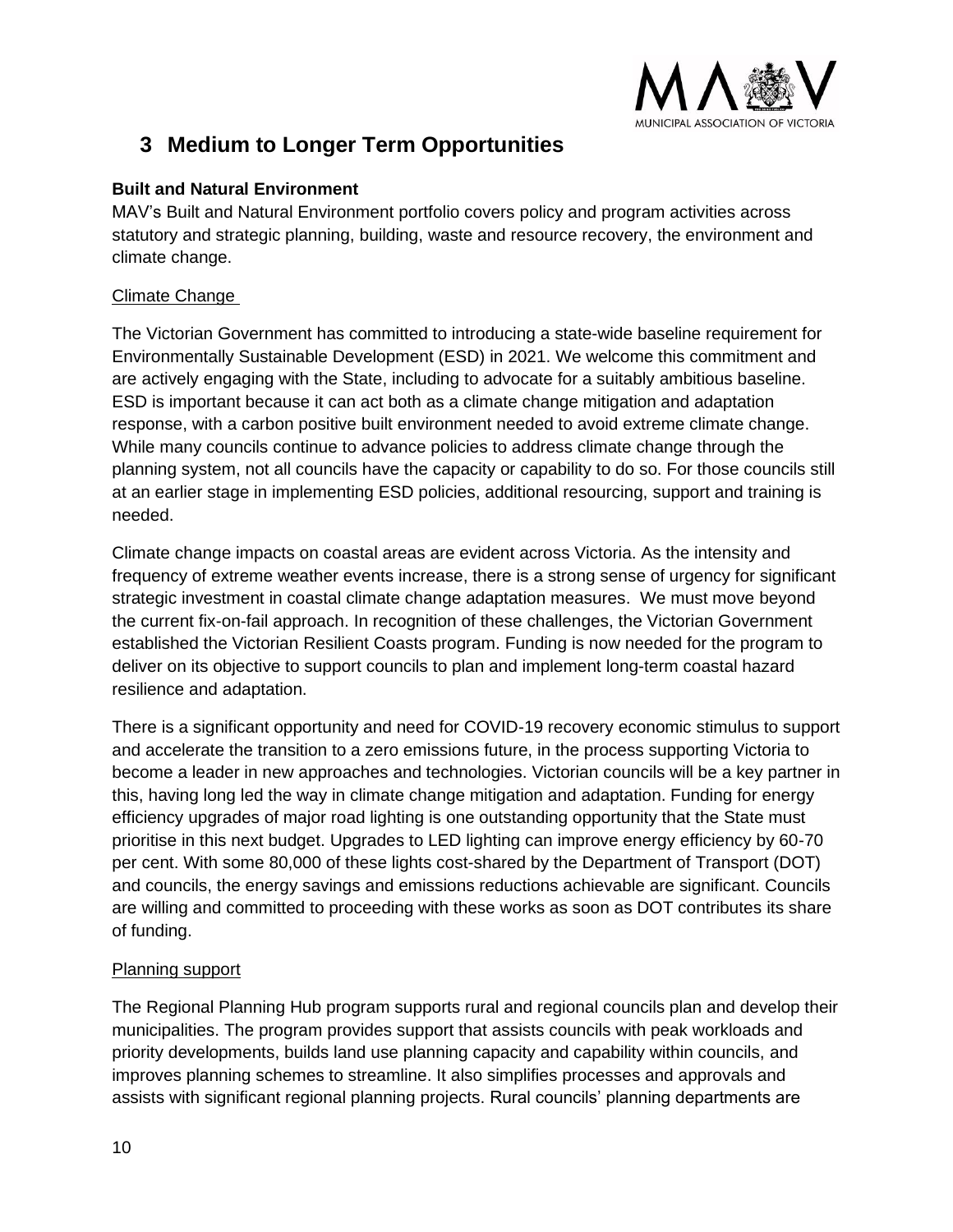

busier than ever as more Victorians seize the opportunity to live in regional areas. Additional funding is needed to help councils support the growing needs of their municipalities.

Heritage planning is a time and resource intensive undertaking for councils, with community members often divided on the conflicting objectives of conservation and new development. Planning scheme amendments are frequently delayed, undermining protection for heritage places and creating uncertainty in the community as to how local heritage will be conserved and enhanced. Extra support for councils is needed to research as well as prepare planning scheme amendments that seek to manage heritage places for future communities.

VicSmart was introduced in 2014 as a streamlined assessment pathway for low-risk planning applications. Alongside it, local VicSmart provisions were introduced to the Geelong and Ballarat planning schemes. Since then, only one additional set of local VicSmart provisions has been introduced. We believe this represents a missed opportunity. We would encourage DELWP to provide funding to councils ready to implement local VicSmart provisions. These could respond to specific local issues or act as pilots for future state-wide VicSmart applications.

As part of the 2020/21 budget, the Victorian Government announced funding for the Women Building Surveyors program. This program was oversubscribed with interest from both councils and applicants. An additional round of funding should be provided as a number of councils identified multiple candidates within their organisation that were eager and suitable to participate in the program. Not only will this increase involvement of women in building surveying it will also help address shortages of this key profession within local government.

#### Waste and resource recovery

The Recycling Victoria policy and the environment protection reforms have significantly increased the regulatory, asset and service burden on councils. Negligible funding support has been provided by the State to help councils comply with these new State Government requirements. Additional funding is needed to assist councils with the costs of changing bin lid colours, introducing separate services for glass recycling and food and organic waste recycling, upgrades of transfer stations, and for community education and behaviour change programs.

#### Priority funding opportunities in the built and natural environment portfolio.

| <b>Request</b>                                                                                                                    | Funding     | Timing  | <b>Portfolio</b> |
|-----------------------------------------------------------------------------------------------------------------------------------|-------------|---------|------------------|
| Energy efficient major road lighting upgrades                                                                                     | \$60million | 4 years | <b>DOT</b>       |
| Training and resource support for implementation of<br>environmentally sustainable development (ESD) in the<br>planning system    | \$4 million | 2 years | <b>DELWP</b>     |
| Mictorian Resilient Coasts program – investment in climate \$16 million<br>adaptation planning and works to manage strategic risk |             | 3 years | <b>DELWP</b>     |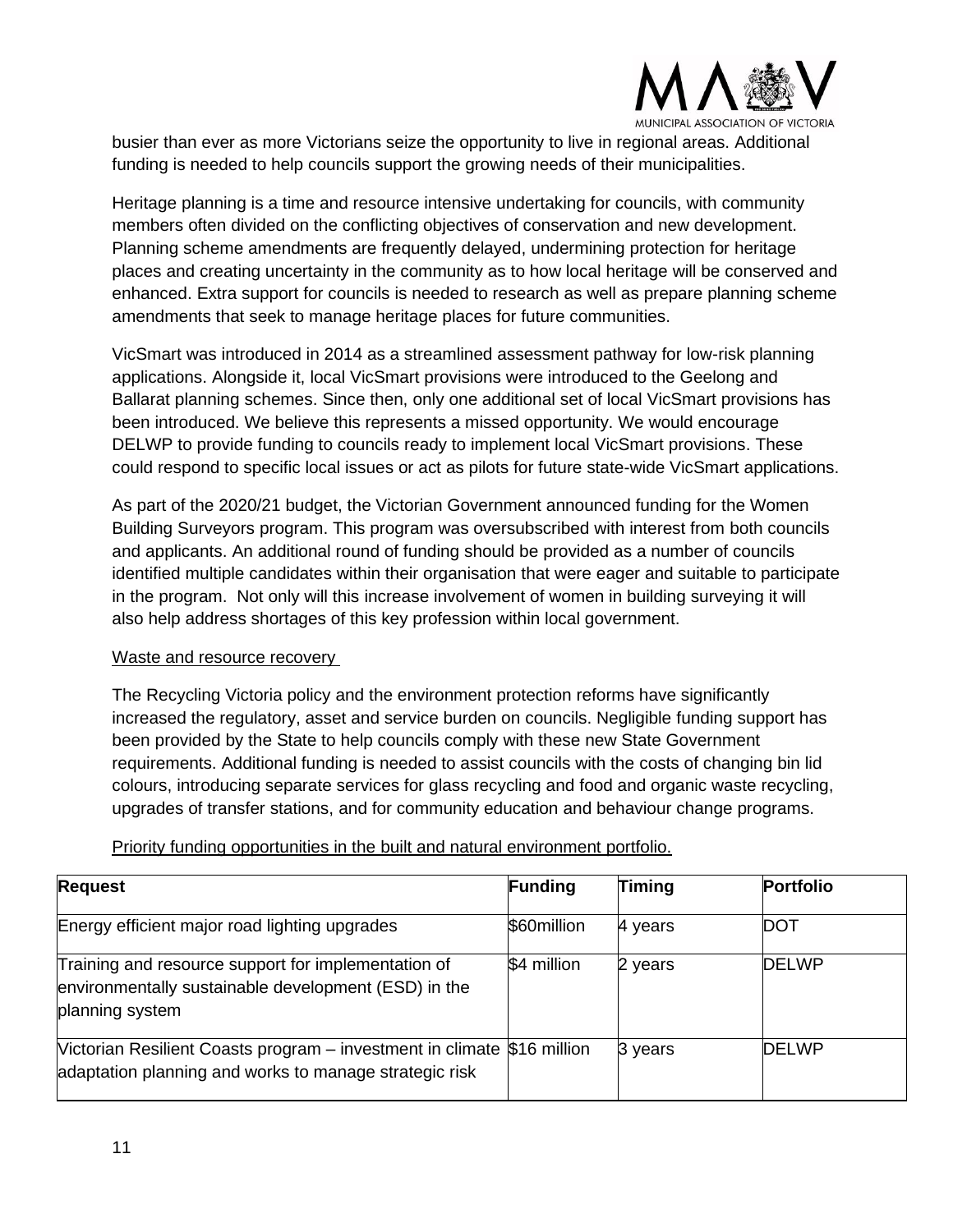

|                                                                                                                                                                                                                                        |               | MUNICIPAL ASSOCIATION OF VICTORIA |              |  |  |
|----------------------------------------------------------------------------------------------------------------------------------------------------------------------------------------------------------------------------------------|---------------|-----------------------------------|--------------|--|--|
| Continuation and expansions of Regional Planning Hubs<br>program                                                                                                                                                                       | \$10 million  | 4 years                           | <b>DELWP</b> |  |  |
| Heritage protection – funding to support councils to<br>progress and improve heritage protection                                                                                                                                       | \$4 million   | 2 years                           | <b>DELWP</b> |  |  |
| Support for councils to develop local VicSmart provisions<br>that enable streamlined planning decisions                                                                                                                                | \$5 million   | 3 years                           | <b>DELWP</b> |  |  |
| Expansion of the women building surveyors program                                                                                                                                                                                      | \$6.3 million | 2 years                           | <b>DJPR</b>  |  |  |
| Recycling reforms – funding support for councils to<br>implement reforms provided for in the Recycling<br>Victoria policy, including bin lid changes, planning for<br>FOGO and glass services, CDS preparation, community<br>education | \$80 million  | 3 years                           | <b>DELWP</b> |  |  |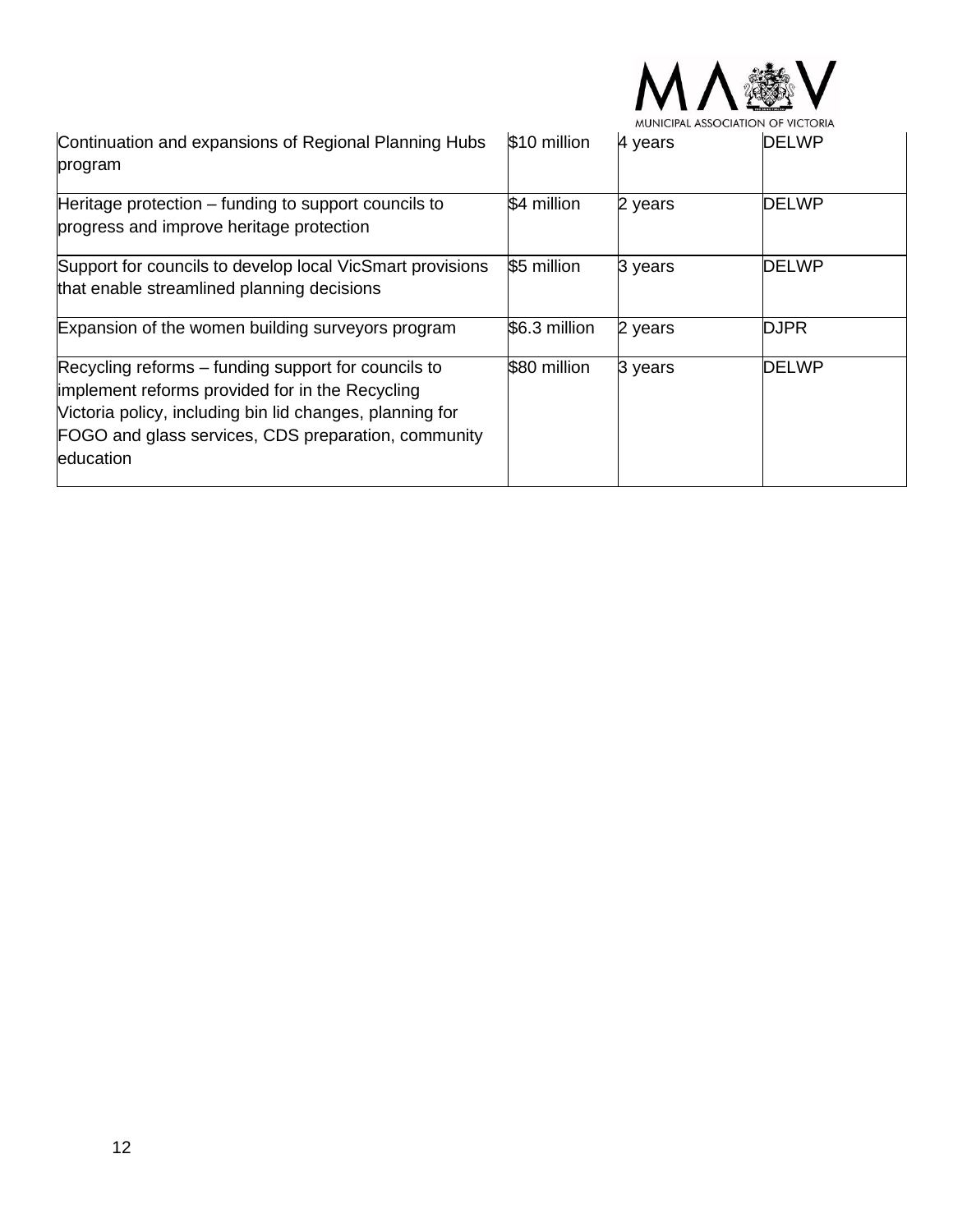

#### <span id="page-12-0"></span>**Community Services**

MAV's Community Services portfolio covers policy and program activities across maternal and child health, early years, youth services and senior Victorians.

#### Maternal and Child Health:

The COVID-19 pandemic has continued to impact and highlight the significant role of local government-delivered community services. Victoria's Maternal and Child Health (MCH) sector was required to pivot to provide face-to-face services to clients, including COVID-positive families and children isolating at home. The universality of the service has remained crucial as more families experience changing levels of disadvantage as a result of the pandemic.

To guarantee the Victorian MCH service remains one of the key pillars of our preventative health system, adequate, flexible, and sustained funding is critical. With the deeply felt impacts of the pandemic and elongated lockdowns, particularly for metro Melbourne, the role MCH services will be vital in supporting Victorian families to recover. To ensure the sustainability of this essential service, it needs the State Government's commitment to the 50:50 partnership with local government for ongoing funding. We encourage the State to continue working with MAV to develop a funding model, reporting framework, and flexible models of service delivery.

Ongoing Enhanced MCH Child Development Information System (CDIS) training is required to improve data collection for reporting, place-based needs identification, and governance of the service. Ongoing educational support will embed practice changes of the important current and anticipated government reforms including MARAM (Multi Agency Risk Assessment Management), Information Sharing and Child Link.

#### Early Years Services

MAV and Victorian councils are partners in the ten-year State Government Kindergarten Expansion Reform announced in 2018. In addition, MAV and the Department of Education and Training have a formal Partnership Agreement which has been in place for over 10 years, with the current agreement running until 2023. The impact of COVID-19, particularly on vulnerable families, is and remains a high priority for local and State Government.

MAV and Department of Education and Training (DET) Culturally and Linguistically Diverse (CALD) Outreach Project has been operating since March 2021, and the project now has nine councils involved. This project has successfully increased the uptake of Early Start Kindergarten Enrolments, showing a significant uplift in a short amount of time. MAV provides an unfunded Project Management and Coordination role to support these specialist workers and councils, utilising a communities of practice approach.

The need for a place-based worker located in council is critical in supporting children and families to access two years of kindergarten. It also provides a connection into a range of other services including MCH and Supported Playgroups provided by councils. The CALD Outreach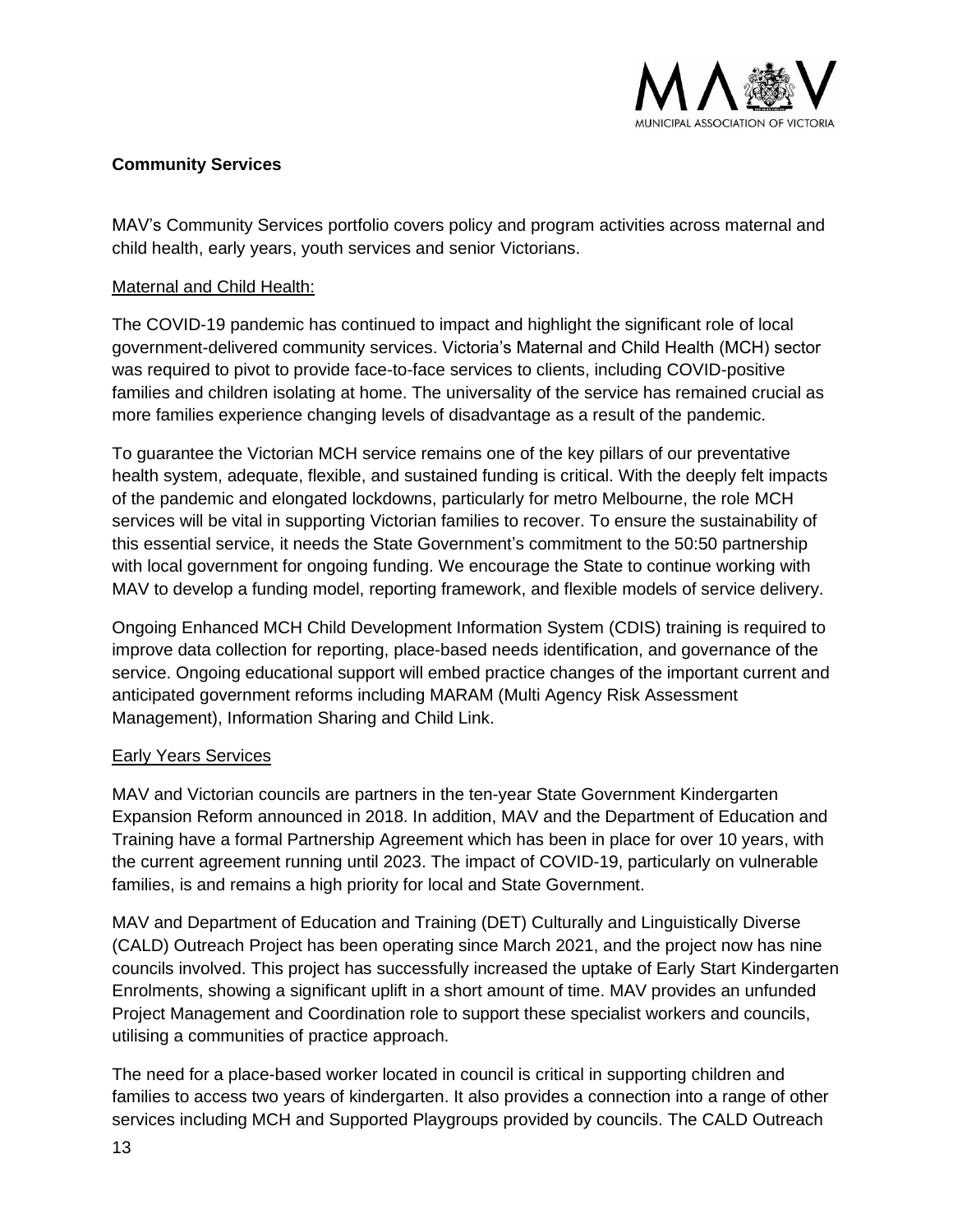

workers highlight why local government is best placed to support these families. This often extends beyond the child to supporting the family with a range of other needs. The evidence of changing and improving lifelong outcomes for children starts with accessing these universal services all Victorians are entitled to.

The Central Registration and Enrolment (CRES) project continues to be a successful MAV/DET Partnership. MAV estimates the work still to be undertaken as part of the joint project plan is unlikely to be completed until June 2023. Increasingly DET is reliant on the data that CRES provides and MAV collects from councils regarding enrolment of children in two years of kindergarten. This data is critical to understanding the demand issues for councils' planning including service delivery, infrastructure planning, and DET Kindergarten expansion reform. Further work will continue the future of CRES and MAV is already embarking on a joint project with MAV Procurement that will go beyond the current funding arrangements.

The MAV/DET partnership has also identified a need for a joined-up place-based approach at the community level, to provide innovative and sustainable solutions to a range of issues with a focus on vulnerable families. The introduction of Local Government Early Childhood Access and Engagement Officers would fill this identified gap. These roles would work in with the Early Years Compact, the work of the Out of Home Care Agreement, Kindergarten Expansion Reform, the DET Early Childhood Improvement Branches, and across other Departments such as the Department of Families Fairness and Housing (DFFH) and the DH. MAV advocates these roles are trialled in 10 local government areas.

#### Youth Services:

As the largest provider of youth services, local government's role in supporting the Victorian Government to achieve a better life for all young Victorians must be recognised and harnessed.

With the release of the Child Health and Wellbeing Plan and the expected release of the Victorian Youth Strategy, there is a renewed need to ensure that all Victorian councils are supported to implement place-based policies and programs supporting children and young peoples' health, wellbeing, and employment.

Through MAV's involvement as an expert partner in VicHealth's Local Government Partnership (VLGP), we have developed robust connections across youth services in some of Victoria's most disadvantaged local government areas and the agencies working in them. As an increasing number of state-wide policies, programs and players enter the child and young person health and wellbeing space, it will be essential to develop a cohesive and responsive approach.

Funding for a youth policy adviser based at MAV would achieve this connection. It would support the implementation of key recommendations from the Royal Commission into Victoria's Mental Health System, community collectives, and ensure cohesion between policy and programs.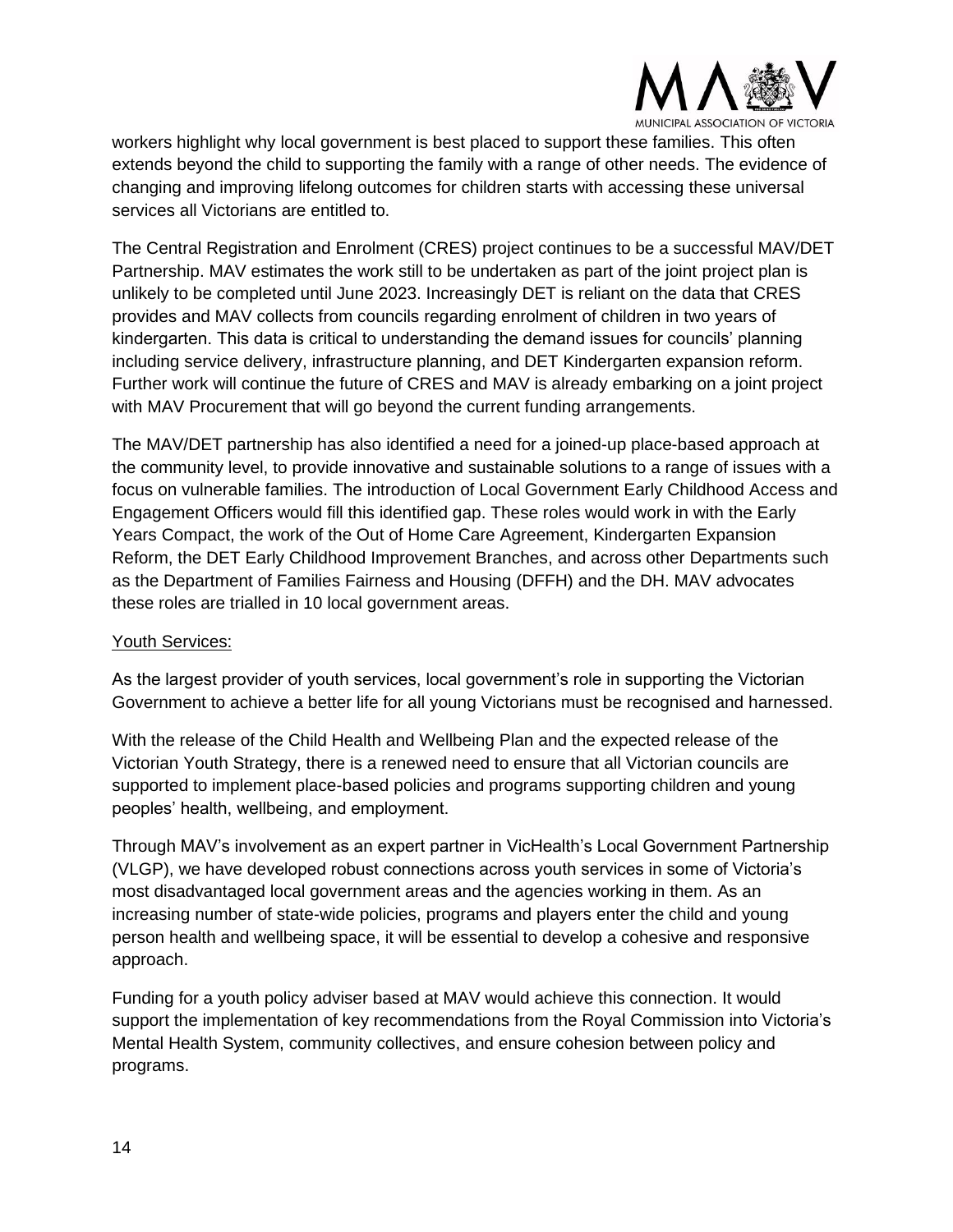

This position would also specifically harness existing connections and expertise to improve support for young people in Victoria. MAV is well-positioned to work across departments (DFFH & DH) and key agencies promote the health and wellbeing of young people.

#### Ageing and Aged Care Services

The Victorian local government sector continues to plan and coordinate vibrant, accessible local communities for older people, with a goal of keeping them at home and connected to their local communities for as long as possible.

The Ageing Well in a Changing World report outlines eight key attributes of ageing well. Many local government projects address a number of these attributes by keeping older Victorians 'connected', 'respected', and 'able to get around' their communities.

Many areas of rural Victoria currently have no community transport options available. This makes it increasingly difficult for older people who wish to remain living independently in their homes and communities when they can no longer drive. Researching, co-designing, and establishing local community transport options for older people in three rural municipalities will see accessible and responsive transport solutions developed. The funding will result in innovative, viable and long-term local community transport options being explored including community shared transport, community buses and commercial rideshare. MAV would coordinate, manage, evaluate, and share the learnings from the project with the sector.

The Ageing Well in a Changing World report identified that "older people want to participate in seniors' activities but, at the same time, there was a strong view that intergenerational and cross generational programs and activities are vitally important." Funding to councils to co-design with community organisations in this space would provide an opportunity for four council projects to be supported over two years. A funding round starting in 2022 would provide local intergenerational outcomes as well as valuable information and learnings to be shared with the local government sector through project management and evaluation by MAV.

Community registers provide a valuable safeguard for older people who do not have family or others to support them in their daily lives or in times of need. A regular call from a trained person to those electing to be on a register can be an essential connection for them to feel safe, supported, connected, and engaged. Funding for Community Registers in each local government area will enable councils to continue existing or start new locally appropriate registers in conjunction with relevant community agencies and organisations.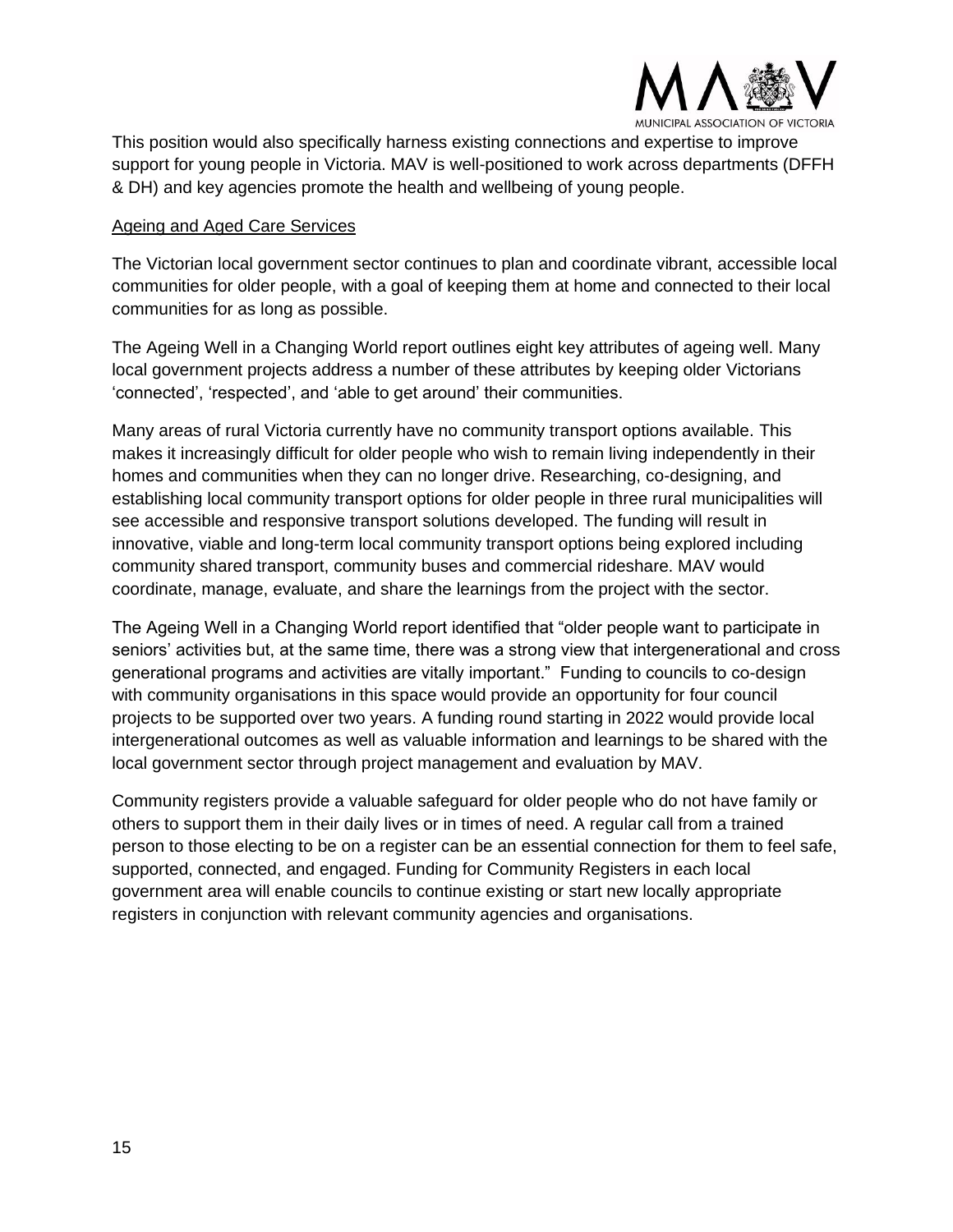

Priority funding opportunities in the community services portfolio.

| <b>Request</b>                                                                                                                                                                             | <b>Funding</b>                                                                                                                                                                                                                                                                                       | <b>Timing</b>                                                                                                                        | <b>Portfolio</b> |
|--------------------------------------------------------------------------------------------------------------------------------------------------------------------------------------------|------------------------------------------------------------------------------------------------------------------------------------------------------------------------------------------------------------------------------------------------------------------------------------------------------|--------------------------------------------------------------------------------------------------------------------------------------|------------------|
| Maternal and child health unit<br>$cost$ funding $-$ in line with the<br>MCH partnership between State<br>and local government, MCH unit<br>prices increases to reflect cost<br>increases. | Unit price increase from \$123.85 to \$142.79<br>per annum + indexation                                                                                                                                                                                                                              | <b>July 2022.</b>                                                                                                                    | DH               |
| <b>Local Government CALD</b><br>Outreach Program funding                                                                                                                                   | \$125,000 per council per annum ongoing<br>funding for the eight existing councils and<br>funding for a further 10 councils based on<br>identified CALD populations and children.<br>\$80,000 per annum for MAV to undertake<br>coordination and support role of the CALD<br><b>Outreach Project</b> | <b>March 2022-</b><br><b>June 2025</b><br>(extension of<br>existing<br>projects and<br>inclusion of<br>new councils<br>and MAV role) | <b>DET</b>       |
| Continuation of MAV funding for<br>Central Registration and<br>Enrolment (CRES) project                                                                                                    | Extension of current project \$160,000 for 1<br>year to complete the outstanding work of<br>the existing CRES Project Partnership with<br>DET.<br>Funding to support an innovative systems<br>approach through MAV Procurement<br>\$80,000 for 12 months                                             | <b>July 2022-</b><br><b>June 2023</b>                                                                                                | <b>DET</b>       |
| <b>Local Government Early</b><br>Childhood Access and<br><b>Engagement Officers</b>                                                                                                        | 2-year project \$250,000 per council for 10<br>councils to engage an officer to work across<br>a dedicated region.                                                                                                                                                                                   | July 2022 -<br><b>June 2024</b>                                                                                                      | <b>DET</b>       |
| Funding for MAV to establish a<br>Youth Policy Adviser role                                                                                                                                | \$450,000 for a 3-year position to provide<br>coordination and support for local<br>government youth policy and services to<br>promote innovative practice and inform<br>youth services and policy implementation                                                                                    | July 2022 -<br>2024                                                                                                                  | DFFH/DH          |
| Local Transport Innovations for<br>Older People in Rural<br><b>Communities Project</b>                                                                                                     | \$1.98M over 3 years to deliver 3 council<br>projects                                                                                                                                                                                                                                                | July 2022 -<br><b>June 2025</b>                                                                                                      | DFFH/DoT         |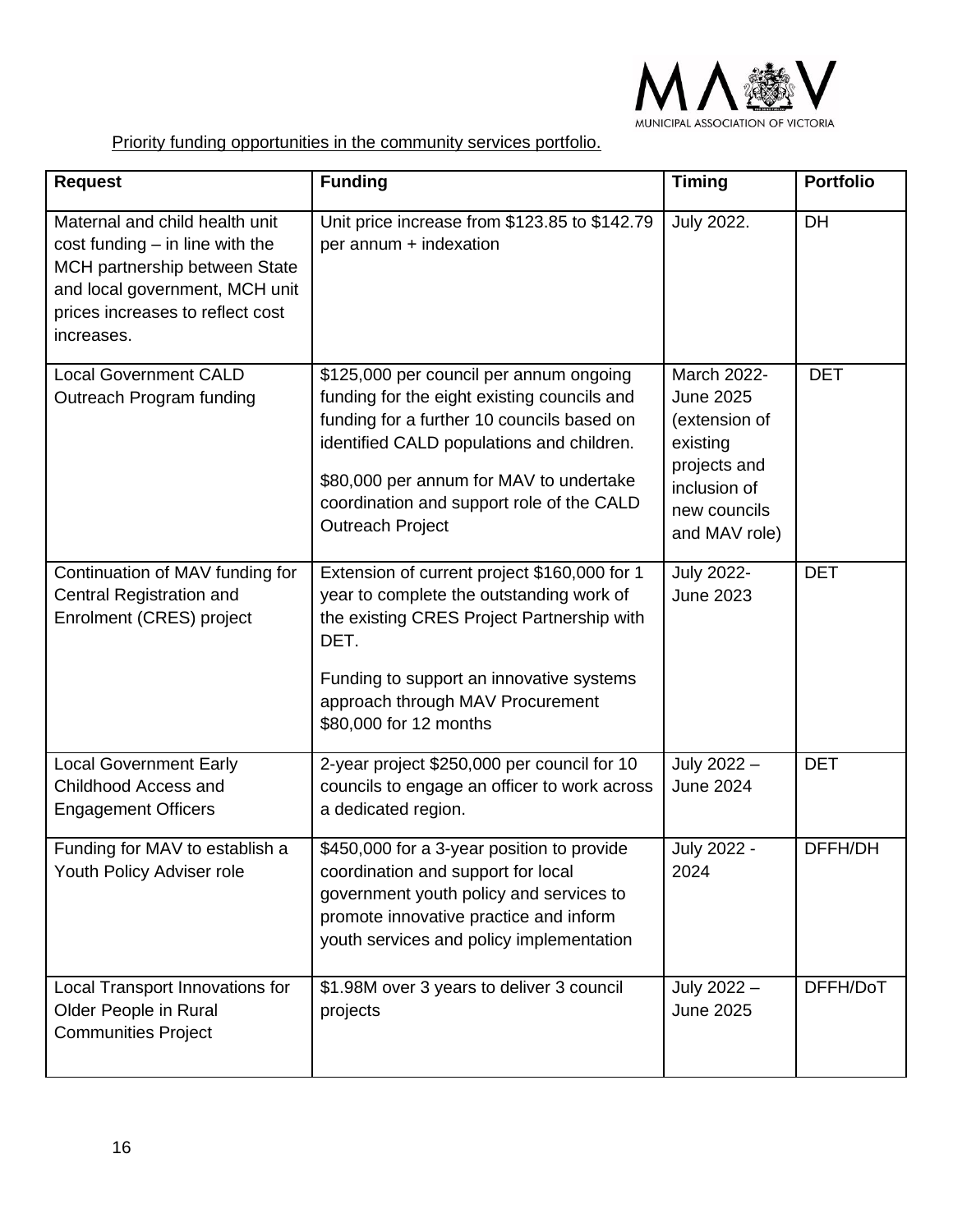

| Clubs in Hubs Project         | \$875,000 for funding of total of 4 council  | July 2022 - | <b>DFFH</b> |
|-------------------------------|----------------------------------------------|-------------|-------------|
|                               | projects                                     | June 2024   |             |
|                               |                                              |             |             |
|                               |                                              |             |             |
|                               |                                              |             |             |
| Re-establishment of Community | \$2.37M over 3 years – grant of \$30,000 for | July 2022 - | <b>DFFH</b> |
| Registers to support older    | each council                                 | June 2025   |             |
| residents in local areas      |                                              |             |             |
|                               |                                              |             |             |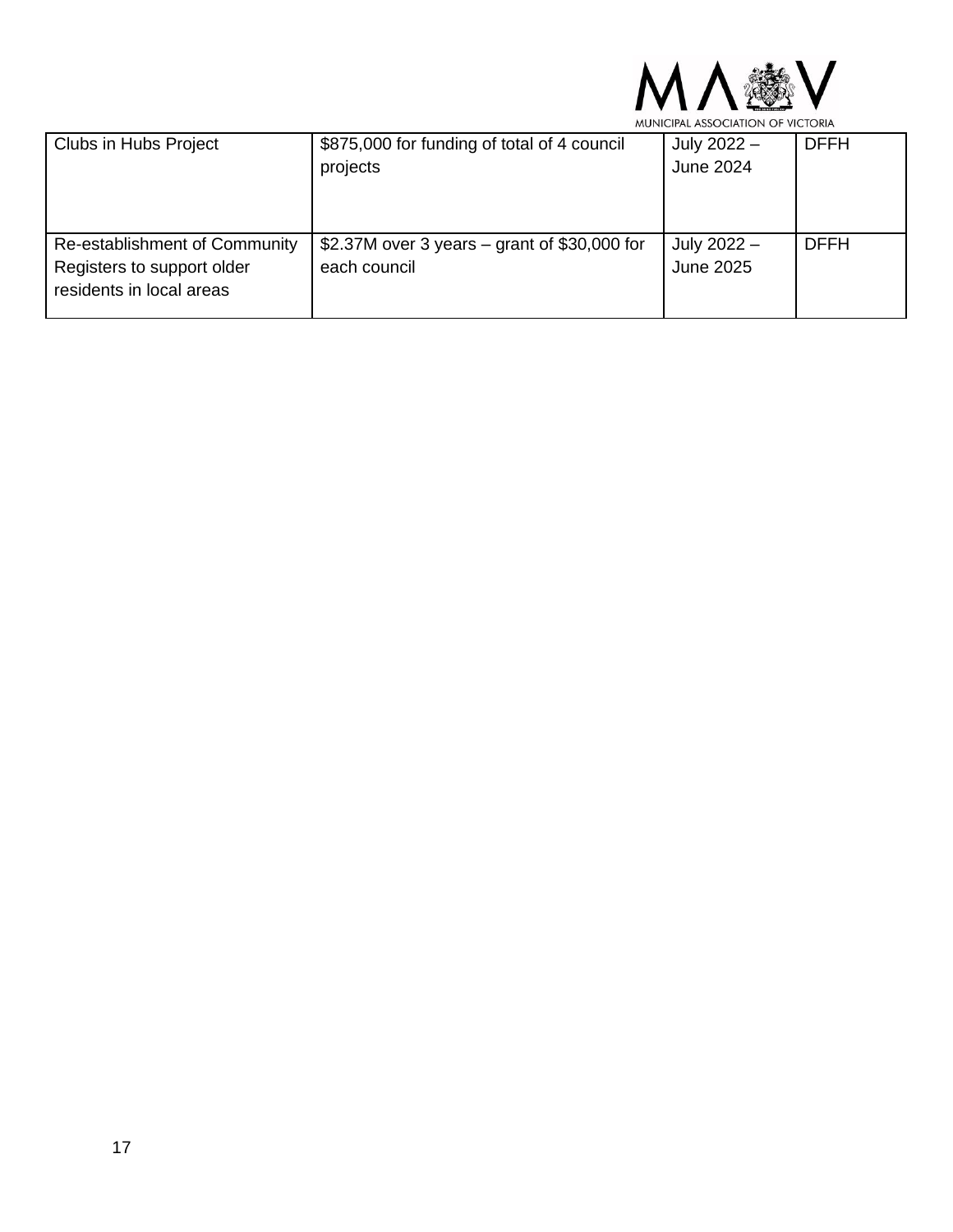

#### <span id="page-17-0"></span>**Health and Local Economies**

MAV's Health and Local Economies portfolio covers policy and program activities in the areas of public health and well-being, disability access and inclusion, social and affordable housing, and public libraries.

#### Community mental health and well-being

MAV strongly encourages the Victorian Government to bring forward its Royal Commission into Victoria's Mental Health System recommendation to establish Local Community Collectives in each municipality. The Royal Commission identified local government as a key stakeholder in addressing local level risk and improving protective factors such as social cohesion and social connectedness to mitigate isolation. Although this recommendation was identified in the 2021 Victorian budget as medium term for implementation, the recent extended public health lockdowns have exacerbated the deep sense of fatigue and increased mental stress health in the community. This distress is particularly acute for young people and those most vulnerable in the community.

Councils have well-established pathways for providing relief and support to people most impacted by the restrictions through the pandemic. They have also identified declining mental health, particularly in younger cohorts and have harnessed partnerships in responding. It is imperative that these networks are strengthened and maintained when there is an opportunity to cement positive outcomes.

The pandemic has also demonstrated the value of councils as a partner working closely with the State for the benefit of local communities. Councils are a reliable and trusted source of community information in times of stress and have demonstrated their agility in responding at short notice to provide practical responses to particular issues.

Harnessing these attributes can deliver tangible benefits to the Victorian Government if flexibility for local situations is built into the rollout of its initiatives.

#### Social and affordable housing

The local government sector is deeply concerned about the unintended consequences of more than 85,000 social housing dwellings, owned and operated by Homes Victoria and community housing providers, being unilaterally made rate-exempt as part of the Big Housing Build announcement. This is expected to collectively cost Victorian councils more than \$136 million per year, year-on-year. In just ten years, this would blow out to a staggering \$1.6 billion in lost investment in local infrastructure and services.

The great pity is that this rate exemption proposal alienates the very councils the state is seeking to encourage to be active in supporting more social and affordable housing being available across the state. There may be a range of situations where councils may wish to exempt some social housing from the need to pay rates – the key point is that these discussions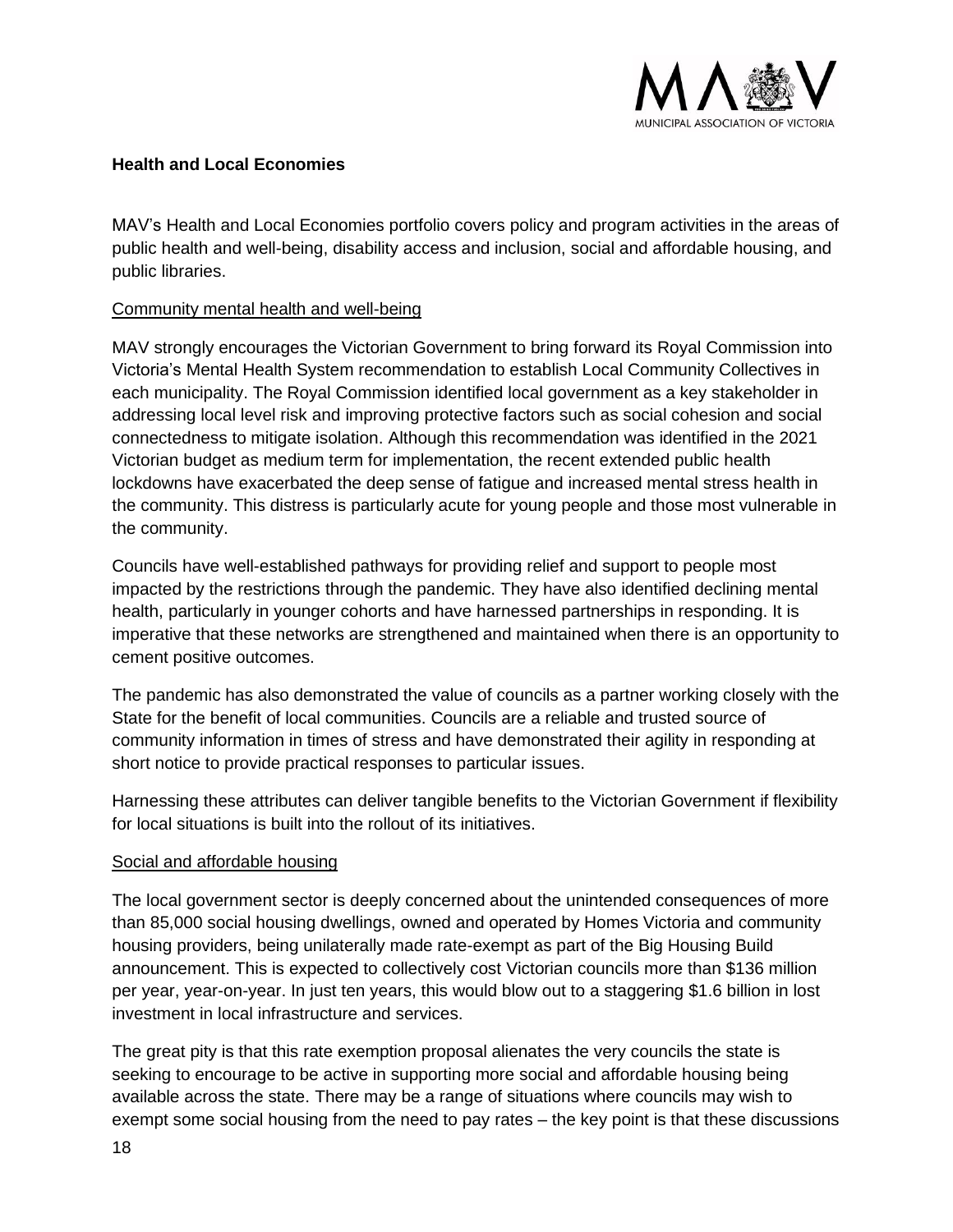

are best taken up locally. There will be a range of benefits and issues to be considered dependent on the scale and profitability of the developments incorporating social and affordable housing options.

We note that the Victorian Government also receives substantial funding from the Commonwealth Government for social housing via the National Affordable Housing Agreement. It is appropriate for these funds to be used to support those needing social and affordable housing.

Many councils have well-developed local land use policies and plans to support social and affordable housing, including in new land and development packages. At the same time, some councils, especially rural councils, require additional support to:

- Identify local council and state-owned land
- Complete required local planning scheme amendments
- Develop municipal social and affordable housing plans
- Scope potential social and affordable housing development projects

A program similar in scope to the successful SHIP grants would provide grants of up to \$200,000 to at least 30 councils in high need areas to undertake these activities. This initiative also supports delivery of Victoria's 30 Year Infrastructure Strategy which recommended that the Victorian government partner with local government to update structure plans in key areas, deliver very low-income housing with inclusionary zoning, and support more homes in priority established places.

The creation of a shared data portal to identify emerging housing needs from the Victorian Government's Housing Register, available properties, and monitor progress on social and affordable housing will support implementation of the Victorian Government's 10 year Social and Affordable Housing Strategy due to be finalised shortly. At present, critical demand, development and planning data is held by state and councils in different systems making sharing resources extremely difficult.

#### Local jobs and the role of councils

Workforce skills deficits in building, environmental health, and infrastructure are becoming acute, particularly for rural councils. The expansion of the Department of Health's public health function and the creation of local public health units is putting pressure on the supply of qualified environmental health officers available to councils. There is a clear and urgent need for investment in pathways to skill-up graduates with suitable under-graduate degrees to meet this demand. In addition, an environmental health officer recruitment and retention program should be supported to ensure workforce growth can be maintained.

#### Regulation innovation

A number of red-tape reduction reforms have assisted businesses to recover and thrive through COVID restrictions. Councils have willingly embraced these reforms and in some cases have initiated locally. Deregulation doesn't happen in a vacuum. Careful regard needs to be given for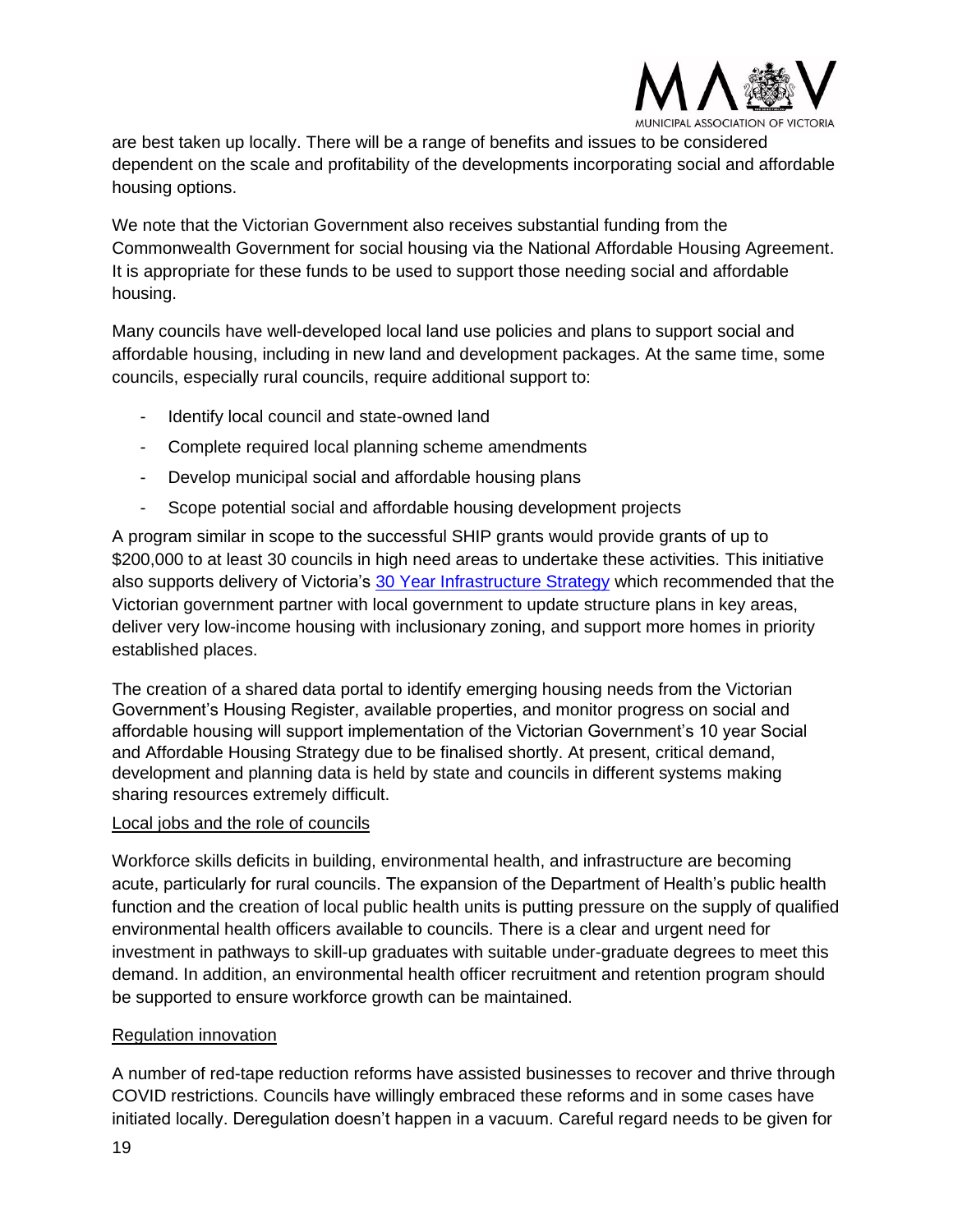

unintended consequences, particularly where longer term outcomes and community safety may be jeopardized.

Partnership approaches between state and local government in the design of regulatory reform remain critical for seamless introduction of reforms. We welcome the Department of Treasury and Finance working with councils on its proposals for as-of-right use of footpath trading before setting state-wide policy. Critical to the success of these proposals is councils having an opportunity to opt into these reforms, rather than having them unilaterally imposed. There will continue to be a range of highly profitable locations where businesses should appropriately contribute to the regulatory frameworks that are necessary to provide for safety and amenity of the community.

New technologies are also enabling new and smarter ways to achieve outcomes. It is vital that the new Services Victoria programs and investment that involved local government consider the statutory roles and functions councils need to deliver. We would welcome a high-level series of roundtables to explore innovation options for more seamless integration of state and local regulation and data capture.

#### Onsite wastewater management (septic tanks)

Councils also require the tools and capability to deliver statutory roles assigned to them. The Victorian Government's dependence on councils to regulate onsite wastewater systems with sewage flow of 5000 litres or less per day poses serious health and environmental risks. Pollution from leaking septic tanks is a serious threat if regulators are not provided with the necessary tools and resources to deliver the regulatory functions assigned to them. Despite the local government sector advocating strongly for the need for renewal permits to systemize ongoing regular monitoring, this did not eventuate. This is despite reticulated sewerage systems regulated and serviced by water authorities having detailed regulations and monitoring systems in place

Many issues identified by VAGO in 2018 continue to require attention. Funding for rural and regional councils will also be required to review domestic wastewater management plans in light of the cessation of statutory environmental policies, with the lapsing of the relevant clauses in the SEPP Waters 2018 in 2023.

#### Access and inclusion in local communities

Disability access is vital for people with disabilities flourishing in local communities. There are many new plans and approaches on the horizon for people living with disability with the Commonwealth government and State Government soon to release their strategic plans and the Victorian Government's current review of the Disability Act. For more than 15 years, the Victorian Local Government Disability Planners Network (VLGDP) has provided a platform for council disability planners and advisers to come together to respond to initiatives, advocate for change, and share good practice. This network has also been a go-to place for other levels of government to inform and liaise with experts in community responses to supporting people living with disability.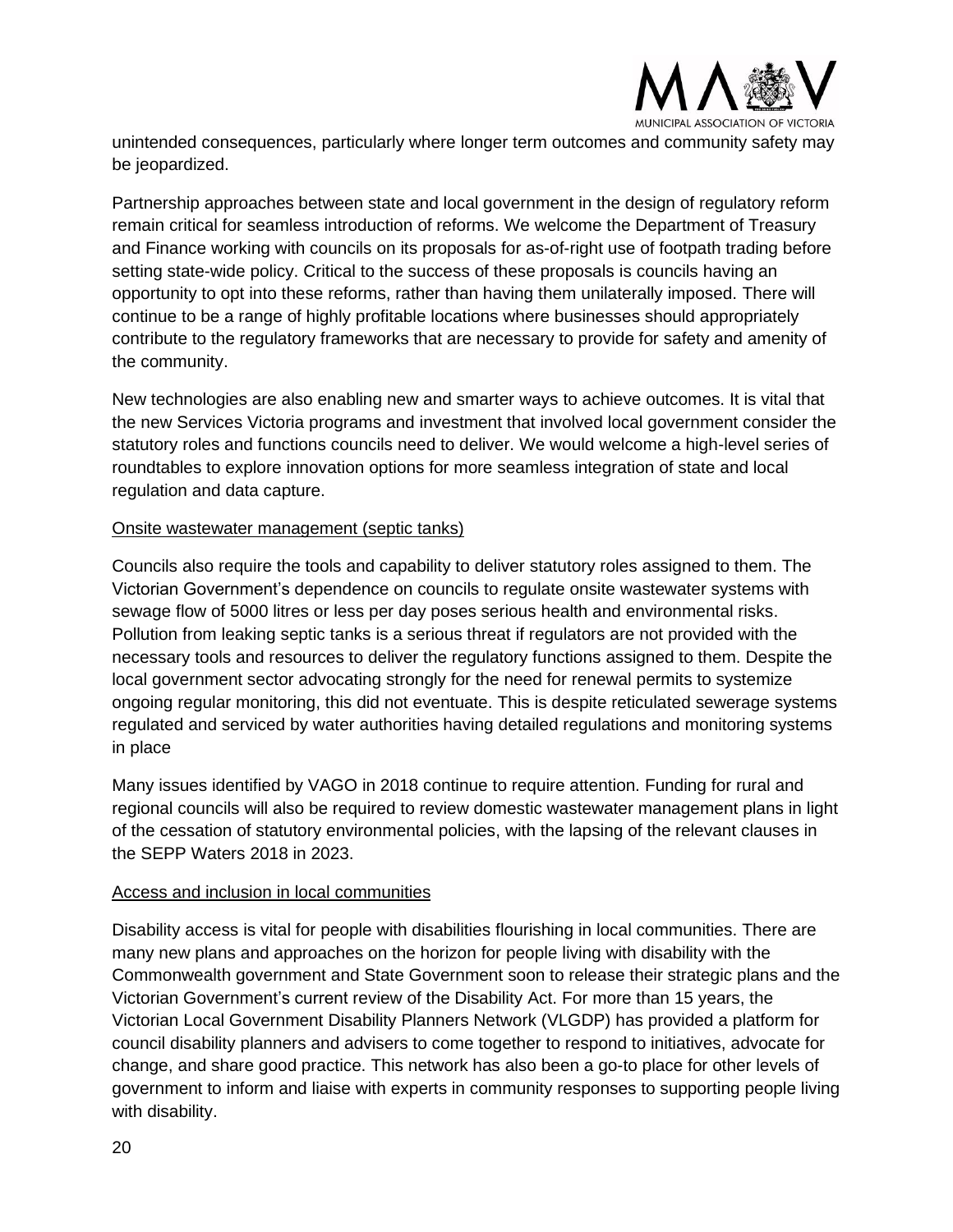

During the transition to the National Disability Insurance Scheme, key resources and funding programs were lost to Victoria, including the Building Inclusive Communities program and transition support programs, which assisted MAV to provide communication to the sector. A position for a disability policy adviser to be based at MAV will support the implementation of the Victorian disability plan and continue to provide a platform and network support for the VLGDP network which achieves real improvements in access to community services and infrastructure for people with disabilities across the state.

#### Victorian Aboriginal and Local Government Strategy

Local Government Victoria has consulted on a revised Victorian Aboriginal and Local Government Strategy to support the Victorian Government's approach to self-determination and the development of a Treaty with Aboriginal Victorians. Successful implementation of the many actions outlined in the strategy will require partnerships with councils and local Aboriginal communities.

| Request                                                                                                                                                                                                                                                                                                                              | Funding                                         | Timing      | Portfolio                     |
|--------------------------------------------------------------------------------------------------------------------------------------------------------------------------------------------------------------------------------------------------------------------------------------------------------------------------------------|-------------------------------------------------|-------------|-------------------------------|
| Cease consideration of unilateral rate exemptions for<br>state-owned and funded social housing                                                                                                                                                                                                                                       | $+$ \$136 million<br>not taken from<br>councils | Immediately | DFFH/Homes<br>Victoria        |
| Establishment of Local Community Collectives to<br>provide funding to councils to provide local connections<br>and community support for people with mental health<br>needs                                                                                                                                                          | \$10 million                                    | 2022        | DH/DFFH                       |
| Social Housing Investment Planning (SHIP) grants<br>program to support policy development and planning<br>amendments to facilitate more social and affordable<br>housing options being locally available                                                                                                                             | \$10 million                                    | 2022-24     | DELWP/DFFH/<br>Homes Victoria |
| Shared state/local data system to support<br>implementation of the Victorian Government's 10 Year<br>Affordable Housing Strategy and delivery of a<br>State/Local Social and Affordable Housing Compact                                                                                                                              | \$5 million                                     | 2022        | DFFH/Homes<br>Victoria        |
| Onsite wastewater (septic tanks) planning and response<br>to protect public health - funding for rural and regional<br>councils to revise their domestic wastewater<br>management plans ahead of the cessation of the SEPP<br>Waters transitional clauses and support the Victorian<br>Government's response to VAGO recommendations | \$12 million                                    | 2022-24     | DELWP/EPA                     |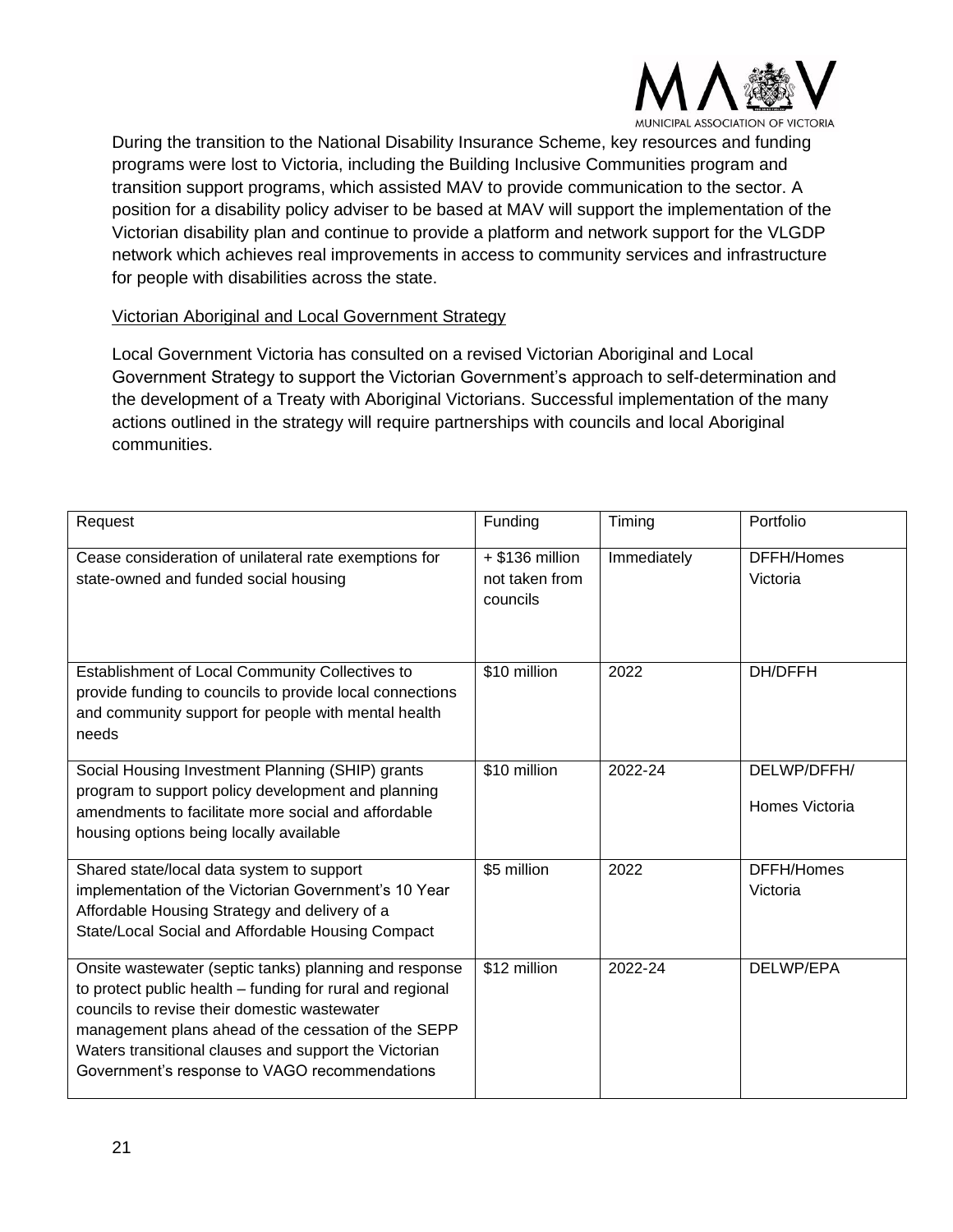

| Local government jobs program - funding for an MAV<br>employment broker to collate local data and develop<br>policy responses for state and federal governments to<br>address key local government workforce skill deficits,<br>particularly in environmental health                                                                                                      | \$600,000    | 3 year project<br>2022-2024 | <b>DJPR</b> |
|---------------------------------------------------------------------------------------------------------------------------------------------------------------------------------------------------------------------------------------------------------------------------------------------------------------------------------------------------------------------------|--------------|-----------------------------|-------------|
| Victorian Aboriginal and Local Government Strategy -<br>support for councils to implement the new strategy via<br>an Aboriginal engagement senior adviser employed by<br><b>MAV</b>                                                                                                                                                                                       | \$200,000    | 2022                        | DJPR/LGV    |
| Disability access and inclusion – funding for a policy<br>adviser to connect councils so mainstream services<br>provide infrastructure and policy responses which help<br>people living with a disability participate in community<br>life                                                                                                                                | \$540,000    | 3-year project<br>2022-2024 | <b>DFFH</b> |
| Public library initiatives, including funding to enable<br>libraries to support and respond to the mental health<br>needs of their communities, increase to recurrent<br>funding is also required to address the state's<br>contribution levels and Living Libraries Infrastructure<br>program for facilities to community wellbeing and to<br>bridge the digital divide. | \$30 million | 2-years 2022-23             | DJPR/LGV    |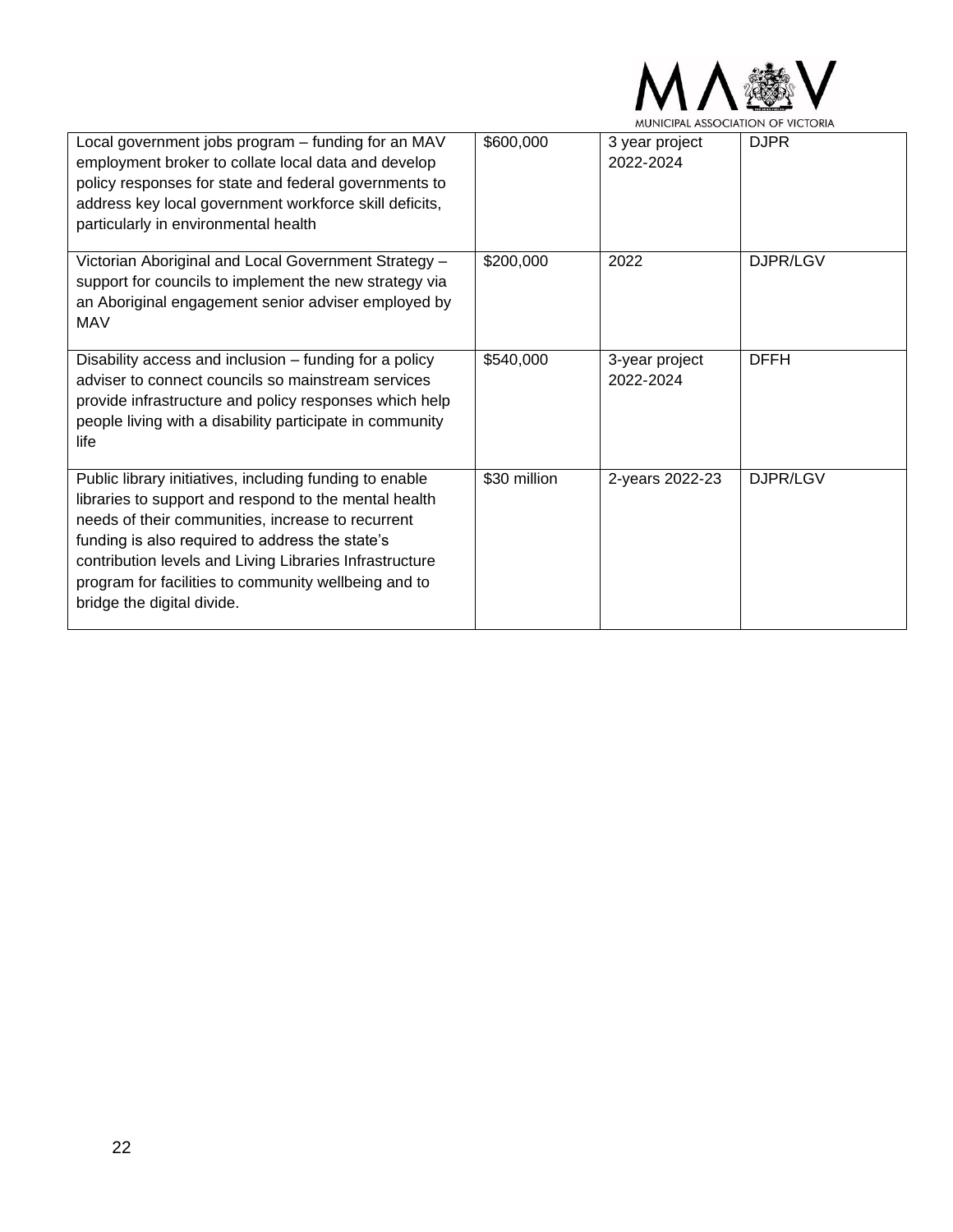

#### <span id="page-22-0"></span>**Infrastructure and Community Strengthening**

MAV's Infrastructure and Community Strengthening portfolio covers transport, asset management, emergency management, gender equity, arts and culture, and sport and recreation.

#### Transport Infrastructure

There are a number of lower-scale investment opportunities with the potential to make a significant difference to Victorians' safety, health and wellbeing, all while increasing productivity and stimulating local economies.

Infrastructure Victoria's 30-year Strategy (2021) highlights how Victoria can make the most of existing infrastructure, implement smarter approaches and deliver significant reforms without needing to commit to significantly increased infrastructure spending. MAV supports the implementation of 'smaller ticket' items flagged in the Strategy. This includes support for councils to maintain and improve local roads and investment in social infrastructure – such as sporting and recreation facilities – in growth areas.

Councils manage 87% of Victoria's road network, spending almost \$900m or 10% of their total revenue in the process. The maintenance of an expansive local network requires the lion's share of rural councils' annual budgets and the asset renewal gap is growing. At this point, removal of the rate capping policy will not plug the black hole. Small rural councils do not have the rates bases available to them.

Six years of rate capping, and the State and Federal Government's preference for inflexible, time-limited grants programs, has fuelled the looming crisis for the regional and rural local roads network. Many grant programs require shovel-ready projects to be delivered within a two-year timeframe. Compounding factors, such as Victoria's Big Build and supply shortages, have seen the cost and availability of materials and contractors go up and timelines for capital works blow out. Current grant programs also overlook the need to maintain and renew existing infrastructure. This has the potential to affect the safety of road users and the efficiency of the freight network as key local roads and bridges are assessed and found to be unsuitable for heavy vehicle access.

A road safety blackspot treatment and prevention program would aim to reduce pain, loss and suffering through the prevention of future road crashes by investing in safety improvements to the transport network. Councils would identify sites and initiatives to resolve safety issues through traditional blackspot metrics, as well as proactively address sites with the potential to become crash sites. The proactively identified sites may not yet have the volume of traffic or crashes to formally qualify as a blackspot under existing funding programs. However, a safe system analysis would identify improvements that could be implemented to prevent future crashes consistent with the objective of a blackspot program.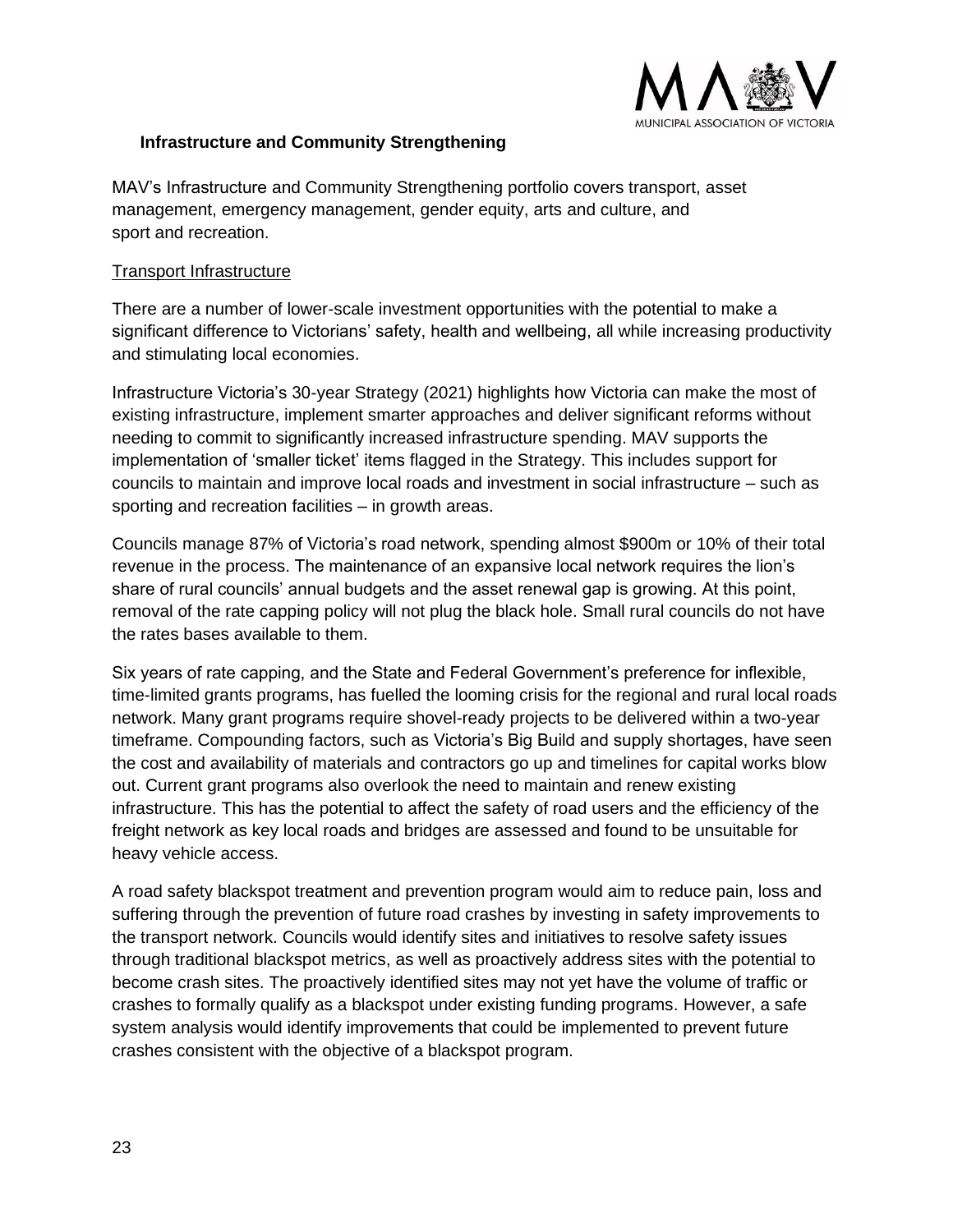

Targeted funding to enhance councils' capacity to improve asset management data capture, storage, analysis, and retrieval aligns with State Government reforms to improve asset management. Through the new Victorian Local Government Act provisions, councils are required to develop ten-year asset management plans by June 2022. Recent changes to the Commonwealth and State Disaster Recovery Funding Arrangements (DRFA) requiring increased evidence of pre-disaster asset condition remain a significant risk for the sector. There is a strong case for State Government support to assist the sector to further mature and refine asset management capacity and capability.

Earlier this year we welcomed the Local Government Victoria (LGV) project through the Rural Roads Support Package to work with 11 rural councils to improve local roads data, but this initiative is a drop in the ocean. Improved asset management capability and performance is not enough to overcome fundamental gaps between income and asset expenditure for some small rural councils due to financial imbalances. A modest and targeted 'black hole' funding program could see grant funding available for asset renewal based on local priorities, ensuring safe access is maintained for remote communities.

The MAV proposes a funding program of \$1m for each of the 11 high-needs councils benefiting from the Rural Roads Support Package to be spent over two years (to allow optimisation of investment). This funding will capitalise on the improved data capture and analysis gained through the current program. The MAV also recommends an extension of the project to improve roads data in the next ten priority councils, including, in the second year, a further \$1 million for each of these ten councils for to support implementation.

Many people increased their walking and riding during periods of COVID-based restriction in 2020 and 2021. In the process, they discovered more of their local neighbourhood. There is still an opportunity to capitalise on this through investment in active transport infrastructure across the state and further targeted funding for strategic bicycle links in inner and middle suburbs of Melbourne.

Every kilometre walked or cycled has an economic benefit by reducing traffic congestion and vehicle operating costs, improving health and the environment, and saving on infrastructure spending. It is estimated every dollar invested in cycling infrastructure reaps up to five dollars' worth of benefits. Smaller scale infrastructure investment can create local jobs and help stimulate local economies. Investment in active transport infrastructure would help deliver State Government commitments to increase active transport to 25 per cent mode share by 2030. It also helps deliver Plan Melbourne objectives, particularly the key theme of 20-minute neighbourhoods.

Ensuring safe access to schools is a shared responsibility between local and State governments. In addition to the maintenance of the current 50:50 funding split for school crossing supervisors, local government would welcome the opportunity to work with communities to provide safer active transport access around school precincts. Department of Transport-led reforms, currently underway to the school crossing program, involve a safe system assessment of the school crossing environment. Funding is required to deliver on safety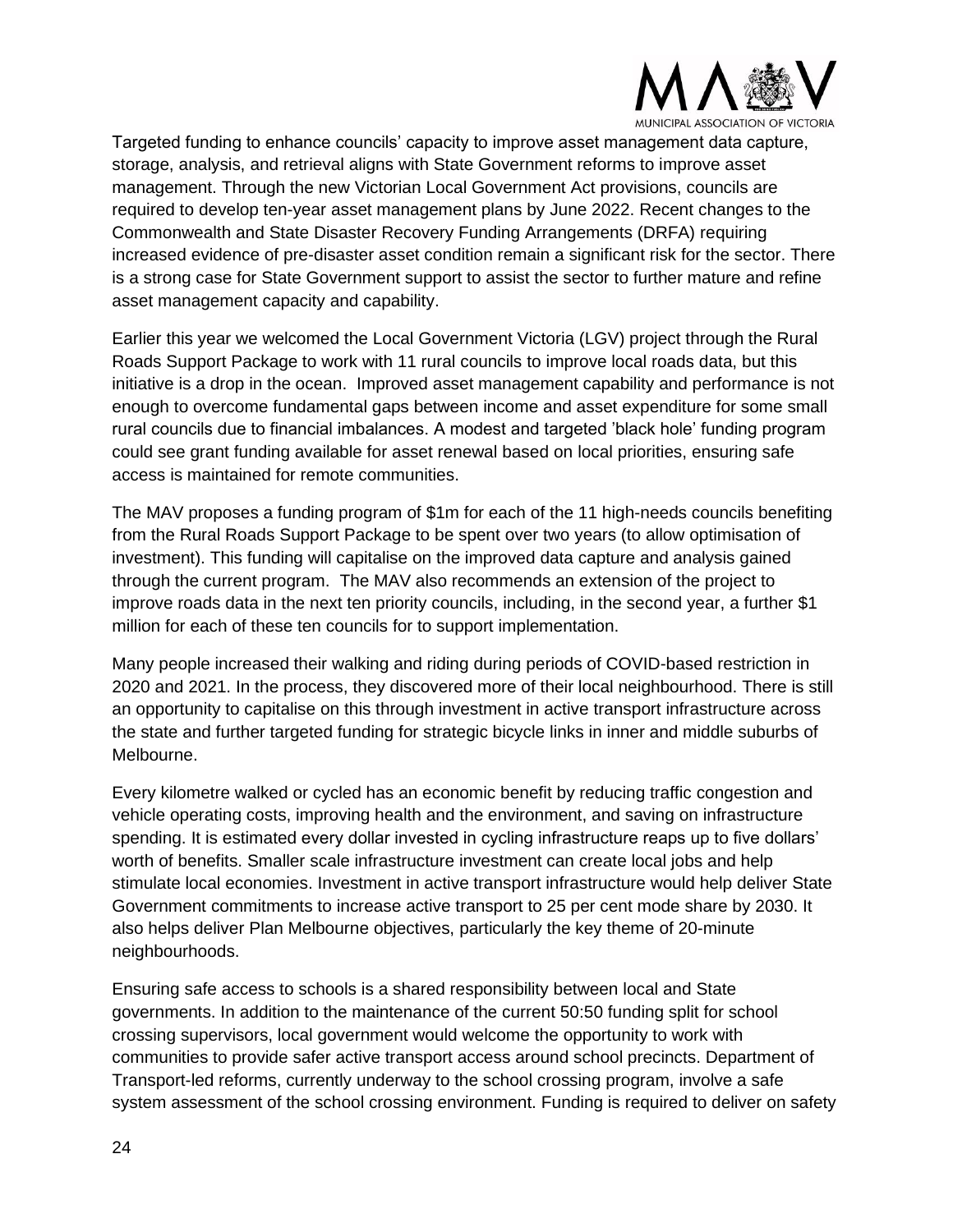

measures identified through this process. It can potentially reduce the need for supervisors while providing a safer street environment.

#### Emergency management

MAV continues to be concerned about the growing expectation of councils in emergency management. Our advocacy on this matter has been running for many years and was key in the commencement of the Local Government Victoria (LGV) Councils and Emergencies Project (CEP) in 2016.

Unfortunately, after five years, the CEP has made no material difference to the sector. Councils enthusiastically participated in each round of consultation and undertook the self-evaluation in 2019. However, there has been no significant investment in sector training and development, nor increase in funding commensurate with their expanding role. We are concerned that at least another year will go by without appropriate funding of a critical segment of Victoria's emergency management sector. This is likely to result in burn-out and workforce attrition, which will ultimately affect communities.

MAV understands a State Budget bid is being prepared to fund implementation of some of the strategies identified through the most recent round CEP consultation. It will be critical these strategies are funded and implemented, to ensure councils are appropriately resourced and trained to support their communities to prepare for and recover from emergencies.

The Municipal Emergency Resourcing Program (MERP), which was put in place after the Victorian Bushfires Royal Commission, is currently the main funding source for the 64 eligible rural, regional and interface councils. This program provides an annual share of \$4.9 million to eligible councils and is based on a formula devised in 2012. In the November 2020 State Budget, a one-off boost of \$1m to this program was provided, acknowledging the additional workload throughout the pandemic. Split between 64 councils, this averages \$15,625 per council – with some councils receiving more and others less, according to the formula.

Ahead of this summer season, we called for another immediate boost in funding for councils to support their emergency management role. Through the State Budget, we also request an expansion of MERP to cover all 79 councils followed by a consultative review of the formula, to better reflect emergency risk and local government's role in supporting municipal emergency planning and building community resilience.

#### Prevention of Family Violence and all forms of Violence Against Women

The prevention of family violence and all forms of violence against women is an ongoing priority issue for local and State governments. MAV has worked with the Department of Families Fairness and Housing (DFFH) and the local government sector to co-design the Local Government Guide for Preventing Family Violence and all forms of Violence Against Women (The Guide). Commencing in 2022, we look forward to continuing this work through the threeyear pilot program with up to fifteen councils funded by the State.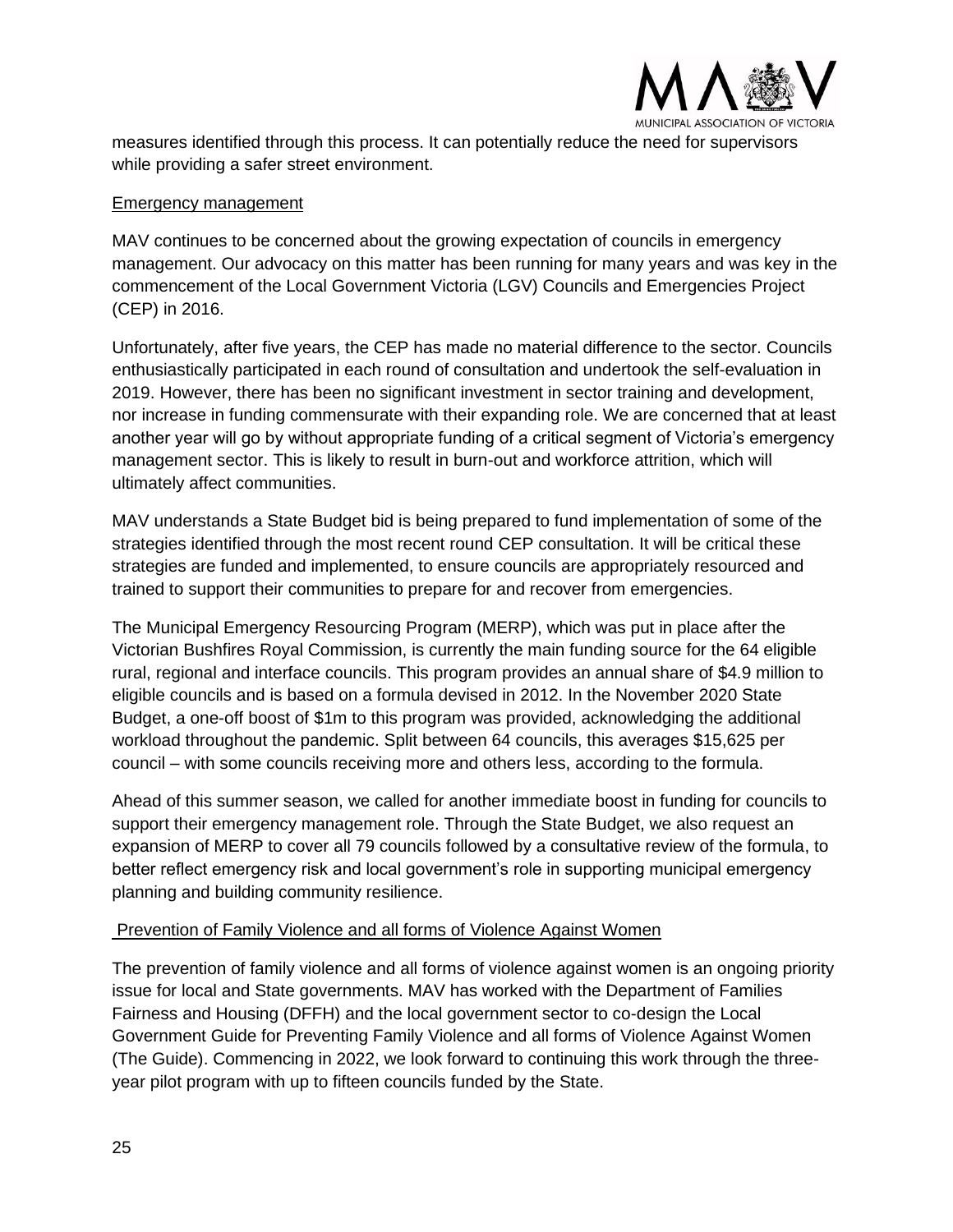

We acknowledge that this is a significant investment in local government. It recognises the role councils play in preventing family violence and all forms of violence against women. It builds on the historic Free from Violence funding provided to councils in 2018. We hope this commitment continues and grows in the coming years to support broad implementation and uptake of The Guide across the local government sector.

#### Sexual harassment in the workplace

MAV and Victorian councils support the State Government's commitment to addressing sexual harassment in the workplace. Our CEO was a member of the Ministerial Taskforce on Workplace Sexual Harassment, whose recommendations are awaiting Ministerial endorsement. MAV also supported the Victorian Auditor General's Office (VAGO) to undertake its 2020 sexual harassment in local government survey of Victorian council employees. MAV wishes to see this commitment continue with budgetary support for the Ministerial Taskforce's recommendations, once approved by the Minister, along with support to assist councils understand and implement the recommendations of the VAGO report.

#### Gender Equality Act Implementation – GIA training

MAV continues to be concerned about the lack of funding to directly support councils in the implementation of their obligations under the Gender Equality Act (2020). The introduction of this new legislation was welcomed by councils and they have worked hard to understand and meet their obligations. The new requirements do create immense pressure on existing resources and time.

Councils represent more than a quarter of the public entities covered by the Gender Equality Act (2020). Investment in a tailored program for our sector would ensure that high quality GIA processes are developed in Victoria, with the program also adaptable to the needs of other public entities. Without such a program councils will do their best to meet their obligations but do not currently have the expertise within their workforces or training available to ensure the impact or quality of this work.

An investment of \$500,000 to develop and deliver a comprehensive gender impact assessment training program for councils is required in the next State budget. This program should be practical, tailored specifically for councils, accessible and adaptable for different council contexts and business areas.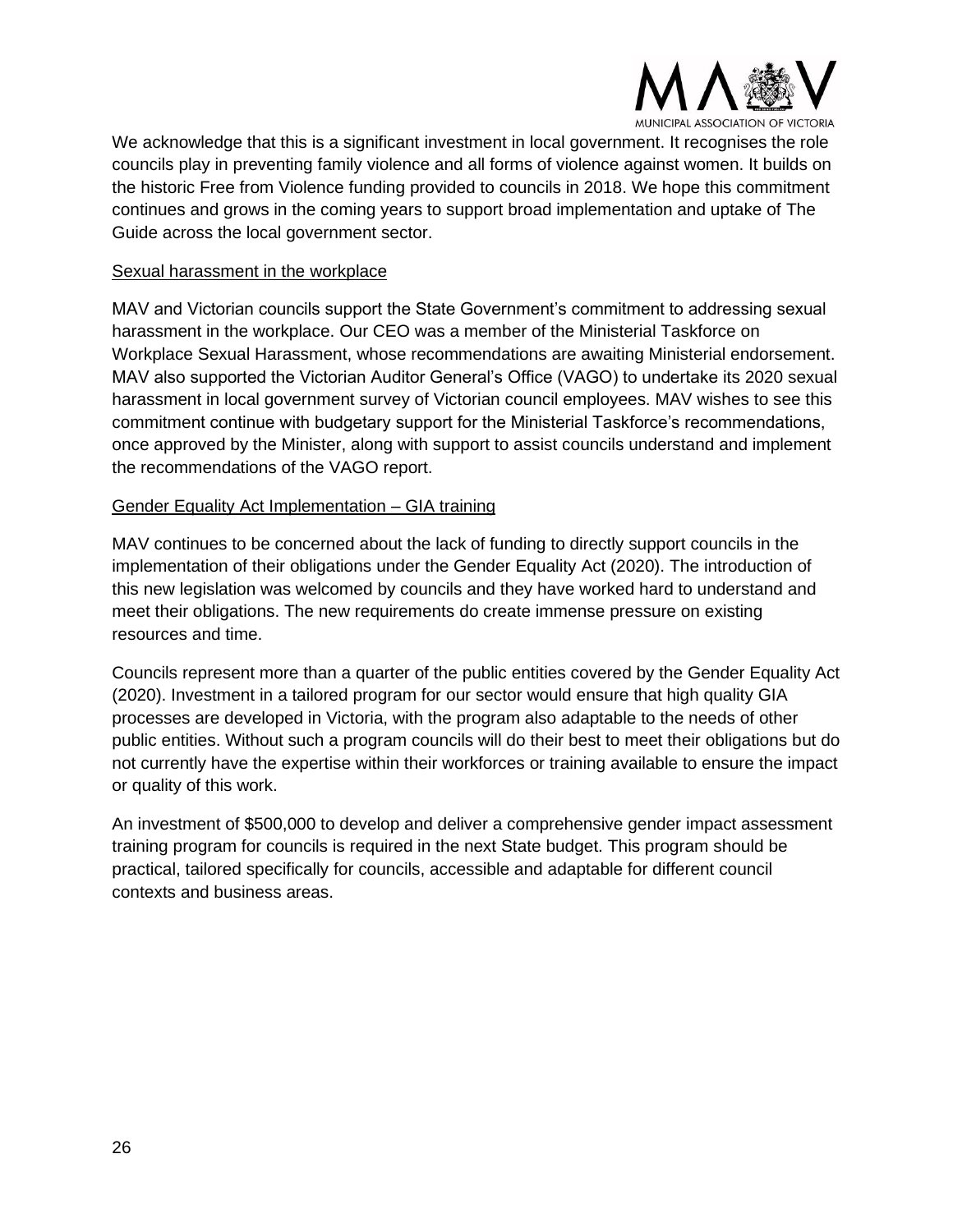

### Priority funding opportunities in the infrastructure and community strengthening portfolio.

| Request                                                                                                                                                                                                                                                                                                                                                                                            | Funding        | Timing   | Portfolio   |
|----------------------------------------------------------------------------------------------------------------------------------------------------------------------------------------------------------------------------------------------------------------------------------------------------------------------------------------------------------------------------------------------------|----------------|----------|-------------|
| Local road blackspot treatment and prevention program -<br>funding of a modest \$10m program targeting local intersections,<br>places, road segments or users to reduce risk and improve<br>safety outcomes plus \$10m funding for proactive treatment of<br>sites identified as potential future priorities through safe system<br>assessments, with an emphasis on rural and regional locations. | \$20 million   | Annually | DOT (TAC)   |
| Asset management and renewal gap – expand the current Rural\$1 million<br>Roads Support package to include support to the next 10 high-<br>need councils.                                                                                                                                                                                                                                          |                | 1 year   | <b>DJPR</b> |
| Black hole funding program - Targeted support for asset<br>intensive and low-income councils to close asset renewal gap,<br>particularly to maintain vital local access.                                                                                                                                                                                                                           | \$11 million   | 2 years  | DoT         |
| Local walking and riding infrastructure - delivery funding for<br>priority walking and cycling projects in all Victorian councils and<br>additional, targeted funds for strategic bicycle links in inner and<br>middle suburbs of Melbourne.                                                                                                                                                       | \$230 million  | 4 years  | <b>DOT</b>  |
| Safe school access (including school crossing supervisors) -<br>provision of indexed annual funding to match local government<br>contributions plus \$10m funding to deliver safe system works to<br>reduce need for supervisors and encourage safe active school<br>transport.                                                                                                                    | \$29.3 million | Annually | <b>DOT</b>  |
| Municipal Emergency Resourcing Program - review and expand\$3.85 million<br>the current \$4.9m MERP program to cover all 79 councils. As an<br>immediate step, an additional \$2.8m to fund 1 FTE in each of<br>the 64 councils covered by CFA Act. A further \$1.05m to be<br>shared by the remaining 15 metropolitan councils.                                                                   |                | 1 year   | DJCS/EMV    |
| Gender Equality Act obligations - one-off grant of \$500,000 to<br>MAV to develop and deliver a comprehensive gender impact<br>assessment training program for councils                                                                                                                                                                                                                            | \$500,000      | 1 year   | <b>DFFH</b> |